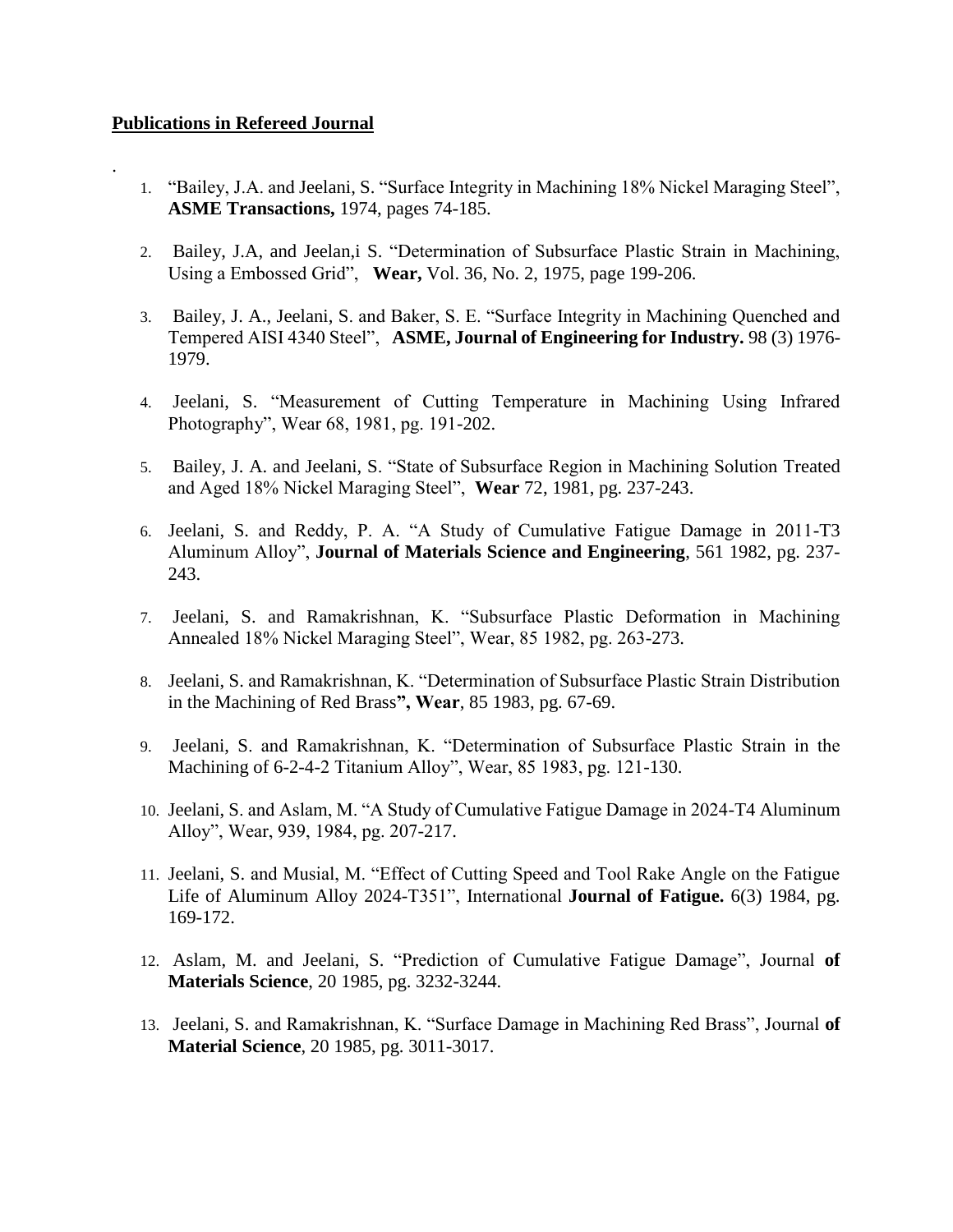- 14. Jeelani, **S.** and Ramakrishnan, K. "Surface Damage in Machining 6A1-2Sn-4Zr-2Mo. Titanium Alloy", Journal **of Materials Science**, 20 1985, pg. 3425-3252.
- 15. Jeelani, S**.** and Musial, M. "Dependence of Fatigue Life on the Surface Integrity in the Machining of 2024-T351 Aluminum Alloy", Part I, "Un-lubricated Condnsitions". **Journal of Material Science, 20(1)** 1986, pg. 155-160.
- 16. Jeelani, S. and Musial, M. "A Study of Cumulative Fatigue Damage in AISI 4130 Steel", Journal **of Materials Science**, 21(1) 1986, pg. 2109-2113.
- 17. Jeelani, S., Ghebremedhin, S. and Musial, M. "A Study of Cumulative Fatigue Damage in Titanium 6A1-4V Alloy", International **Journal of Fatigue**, 8 No. 1, 1986, pg. 23-27.
- 18. Jeelani, S. and Bailey, J. A. "Residual Stress Distribution in Machining Annealed 18% Nickel Maraging Steel", **ASME Journal of Materials Science and Technology**, Vol. 108 (1986) 93-98.
- 19. Jeelani, S., Biswas, S. and Natarajan, R. "Effect of Cutting Speed and Tool Rake Angle on Residual Stress Distribution in Machining 2024-T351 Aluminum Alloy", "A Study of Cumulative Fatigue Damage in AISI 4130 Steel", **Journal of Materials Science**, 21, 1986, pg. 2705-2710.
- 20. Jeelani, S., Natarajan, R. and Reddy, G. R. "A Sub-sized Fatigue Specimen", **International Journal of Fatigue**, 8, No. 3(1986).
- 21. Mazumdar, P. and Jeelani, S. "Fatigue Crack Propagation Rate Model Based on a Dislocation Mechanism", **Journal of Materials Science Letters**, 5 (1986) 972-974.
- 22. Mazumdar, P. and Jeelani, S**.** "Plastic Deformation Its Role in Fatigue Crack Propagation", **Journal of Materials Science**, 21, 1986, pg. 3611-3614.
- 23. Jeelani, S. and Collins, M. R. "Effect of Electric Discharge Machining on the Fatigue Life", International **Journal of Fatigue**, 10 No. 2 (1988) pg. 121-125.
- 24. Jeelani, S**.** and Scott, M. A. "How Surface Damage Removal Affects Fatigue Life", International **Journal of Fatigue**,. 10 No. 4 (1988) pg. 257-260
- 25. Haque, A., Copeland, C. W., Zadoo, D. P. and Jeelani, S. "Hygrothermal Influence on Flexural Properties of Kevlar-Graphite/Epoxy Hybrid Composites", **Journal of Reinforced Plastics and Composites**, Vol. 9, November 1990, pp. 602-613
- 26. Haque, A. Moorehead, L., Zadoo, D. P. and Jeelani, S**.** "Hygrothermal Influence on interlaminar Shear Strength of Kevlar-Graphite/Epoxy Hybrid Composites", Journal **of Materials Science**, 25, 1990, pg. 4639-4643.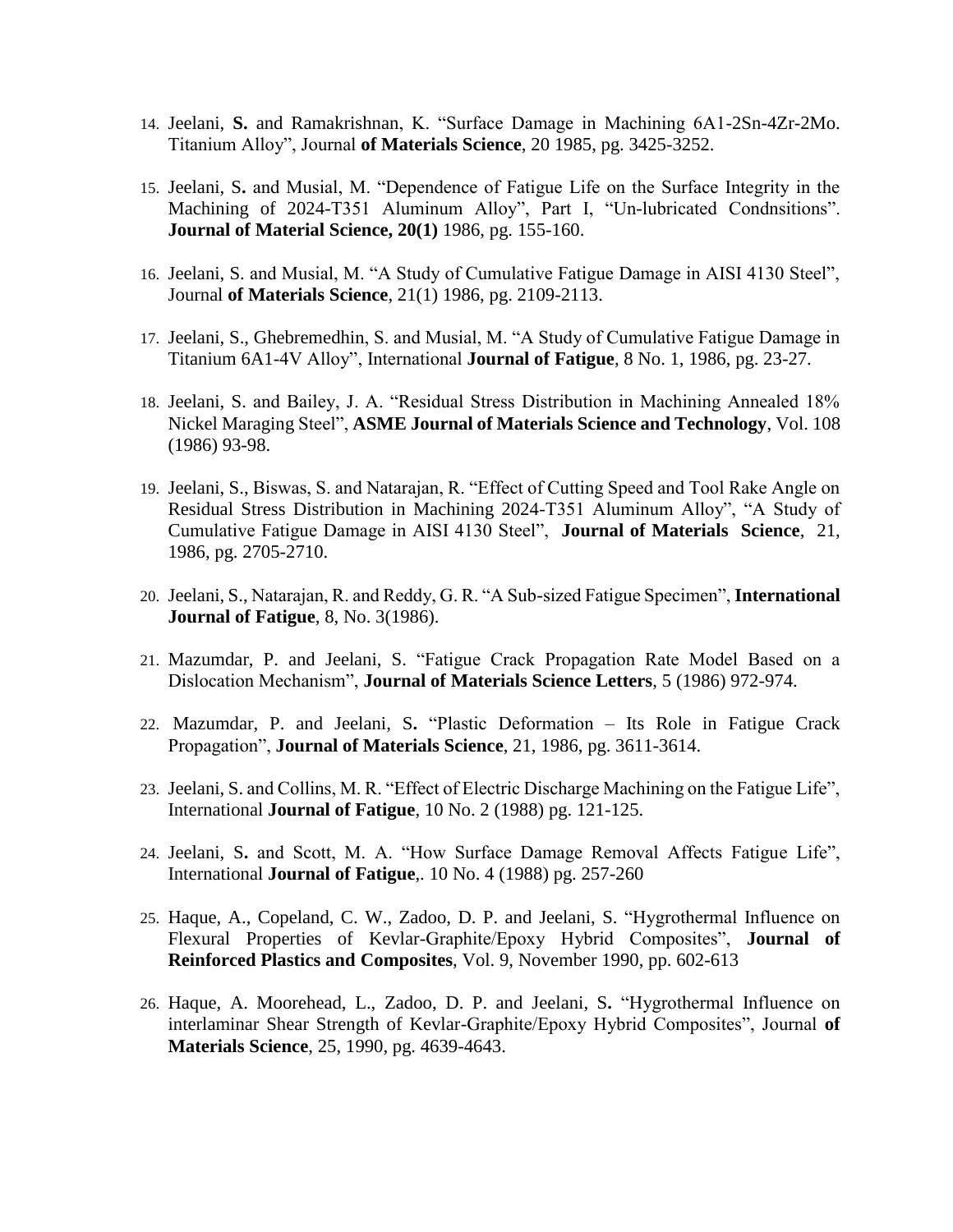- 27. Haque, A., Mahmood, S., Walker, L. and Jeelani, S. "Moisture and Temperature Induced Degradation in Tensile Properties of Kevlar 49/Graphite-Epoxy Hybrid Composites", **Journal of Reinforced Plastics and Composites**, Vol. 10/No. 2, March 1991, pp. 132- 145.
- 28. Jordan, K., Clinton, R. and Jeelani, S. "An Evaluation of the Interfacial Bond Properties between Carbon Phenolic and Glass Phenolic Composites", **Journal of Materials**, 26 (1991), 6016-6022.
- 29. Rangaswamy, P Terutung, H. and Jeelani, S. "Effect of Grinding Conditions on the Fatigue Life of Titanium 5AL-2.5SN Alloy", **Journal of Materials Science**, 26 No. 10 pp. 2701- 2706, 1991.
- 30. Haque, A. and Jeelani, S. "Environmental Effects on the Compressive Properties: Thermosetting vs. Thermoplastic Composites", **Journal of Reinforced Plastics and Composites**, Vol. 2, February 1992, pp. 146-157.
- 31. Huq, N., Haque, A. and Jeelani, S. "Fracture Toughness Measurements on SiC/Al20<sup>3</sup> Composite**" Journal of Material Science**, 27 (1992) pp. 5989-5993.
- 32. Mahfuz, H., Sue, D., Jeelani, S., Baker, D. M. and Johnson, S. "Non-Linear Response of 2-D Carbon-Carbon Composites by Layered Shell Elements", **Developments in Theoretical and Applied Mechanics** in, Vol. 16, (1992) pp. III.I. 62-72.
- 33. Mahfuz, H., Ingram, C. I. and Jeelani, S. "Compressive Response of Thermoplastic Composites by Layered Shell Elements", **Computers in Engineering,** Vol. 2, ASME, 1992, pp. 95-101.
- 34. Salekeen, S., Haque, A., Copes, J. S., Mahfuz, H. and Jeelani, S. "Effects of Reinforcement Geometry on the Mechanical Properties of SiC/Al<sub>2</sub>0<sub>3</sub> Composites and Prediction of Flexural Properties by Energy Method", **Journal of Composites Engineering**, Vol. 2, No. 4, pp. 239-247, 1992.
- 35. Mahfuz, H., Yu, T. and Jeelani, S. "High Cycle Fatigue Characterization of Titanium 5A1- 2.5Sn Alloy", **Journal of Materials Science**, 28 (1993) pp. 138-144.
- 36. Mahfuz, H., Das, P. S., Jeelani, S., Baker, D. M. and Johnson, S., "Failure Mechanisms in Mission Cycled Carbon/Carbon Composites under Flexural Load at Room and Elevated Temperatures", **Journal of Materials** Science, 28 (1993) pp. 5880-5886.
- 37. Mahfuz, H., Das, P. S., Jeelani, S., Baker, D. M. and Johnson, S., "Effect of Mission Cycling on the Fatigue Performance of SiC Coated Carbon-Carbon Composites", **International Journal of Fatigue,** Vol. 15, No. 4 (1993) pp. 283-291.
- 38. Mahfuz, H., Das, P. S., Xue, D., Krishnagopalan, J. and Jeelani, S. "A Combined Experimental and Finite Element Study to Predict The Failure Mechanisms in SiC coated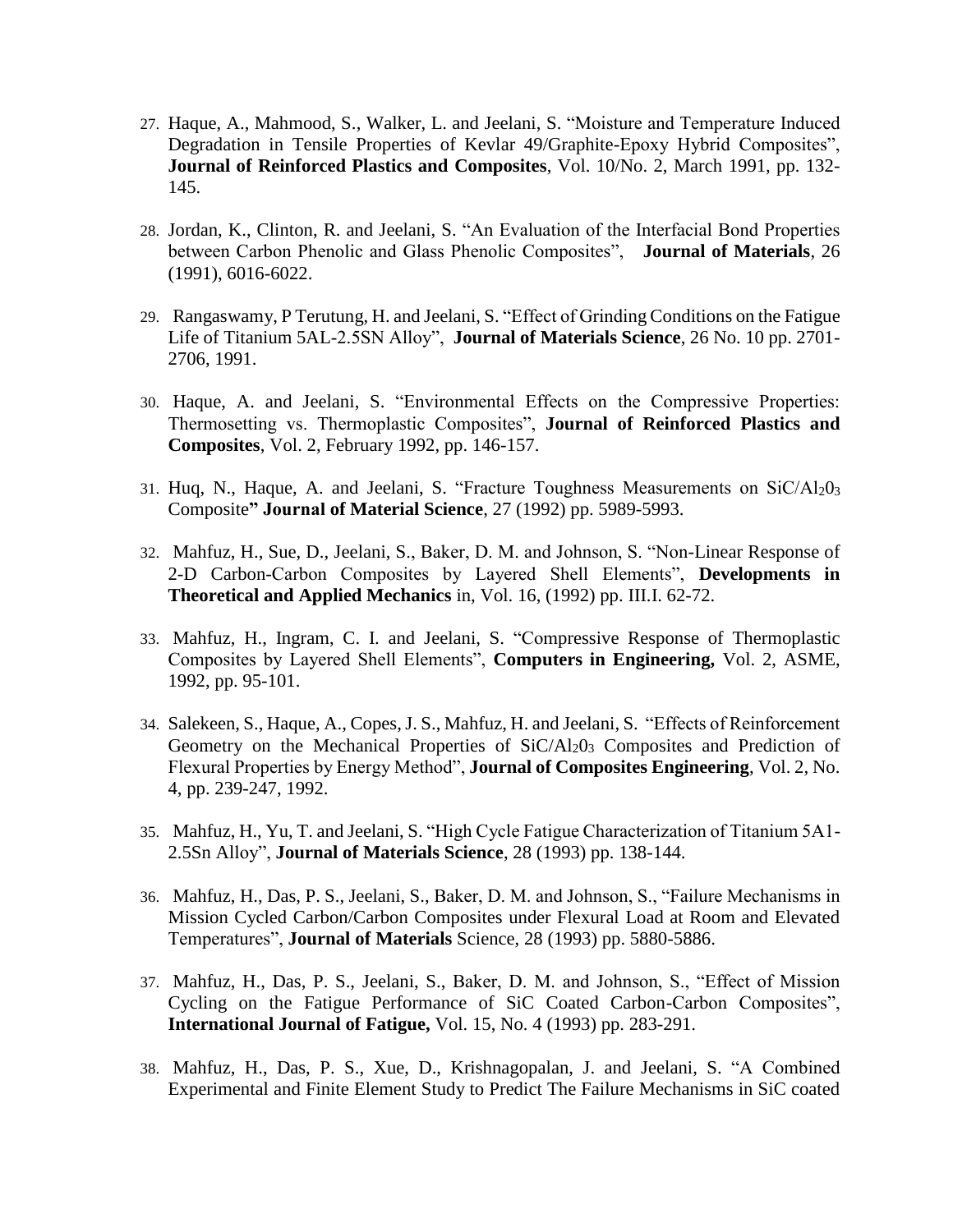Carbon/Carbon Composites at Room and Elevated Temperatures Under Flexural Loading", **Journal of Reinforced Plastics and Composites**, Vol. 12, No. 7, July 1993, pp. 825-842

- 39. Haque, A., Krishnagopalan, J. and Jeelani, S. "Fatigue Damage in Laminated Composites", **Journal of Reinforced Plastics and Composites**, Vol. 12, No. 10 October 1993, pp. 1058-1069.
- 40. Mahfuz, H., Xue, D., Jeelani, S., Baker, D. M. and Johnson, S. "Response of SiC Coated Carbon-Carbon Composites at Room and Elevated Temperatures under Tensile Loading", **Composite Science and Technology**, 50 (1994) 411-422.
- 41. Haque, A., Mahfuz, H., Ingram, C. and Jeelani, S. "Response of Thermoplastic and Thermosetting Composites Under Compressive Loading- An Experimental and Finite Element Study", **Composites Engineering**, Vol. 4, No. 6, 1994, pp. 637-651.
- 42. Vaidya, U. K., Mahfuz, H. and Jeelani, S. "NDE of Structural and Functional Carbon/Carbon Composites after First Carbonization", **Juornal of Advanced Materials,** Vol. 26, No. 2, pp. 41-47, 1995.
- 43. Mahfuz, H., Zadoo, D., Wilks, F., Muneeruzzaman, M. and Jeelani, S., "Fracture and Flexural Characterization of SiC<sub>w</sub>/SiC Composites at Room and Elevated Temperatures", **Journal of Materials Science**, 1995, Vol. 30, pp. 2406-2411.
- 44. Mahfuz, H., Muneeruzzaman, M., Vaidya, U. K. and Jeelani, S. "Fatigue Damage and Effects of Stress Ratio on the Fatigue Life of Carbon-Carbon Composites", **Theoretical and Applied Fracture Mechanics**, 24 (1995), 21-31.
- 45. Mahfuz, H., Saha, M., Haque, A., Vaidya, U. K. and Jeelani, S. "Fatigue Damage and Residual Strength of Resin Transfer Molded Composites under Reversed Cyclic Loading," **Innovative Processing and Characterization of Composite Materials, ASME** 1995, NCA-Vol. 20/AMD-Vol.21 1, pp. 77-88.
- 46. Mahfuz, H., Haque, A., Yu, D. and Jeelani, S. "Response of Resin Transfer (RTM) Composites under Reverse Cyclic Loading", **Transaction of the ASME**, **Journal of Engineering Materials and Technology**, Vol. 118, pp. 49-57, 1996..
- 47. **V**aidya, U. K., Mahfuz, H. and Jeelani, S. "NDE of Sandwich and Hybrid Carbon-Carbon Composites", **Journal of Reinforced Plastics and Composites**, Vol. 15, October 1996, pp. 988- 1010.
- 48. Vaidya, U. K., Dadzie, P., Haque, A., Mahfuz, H. and Jeelani, S. "NDE and Characterization of Micro fibers Modified Textile Carbon/Phenolic and Carbon/Carbon Composites", **Journal of Reinforced Plastics and Composites**, Vol. 16, No. 11, 1997, pp. 968- 1001.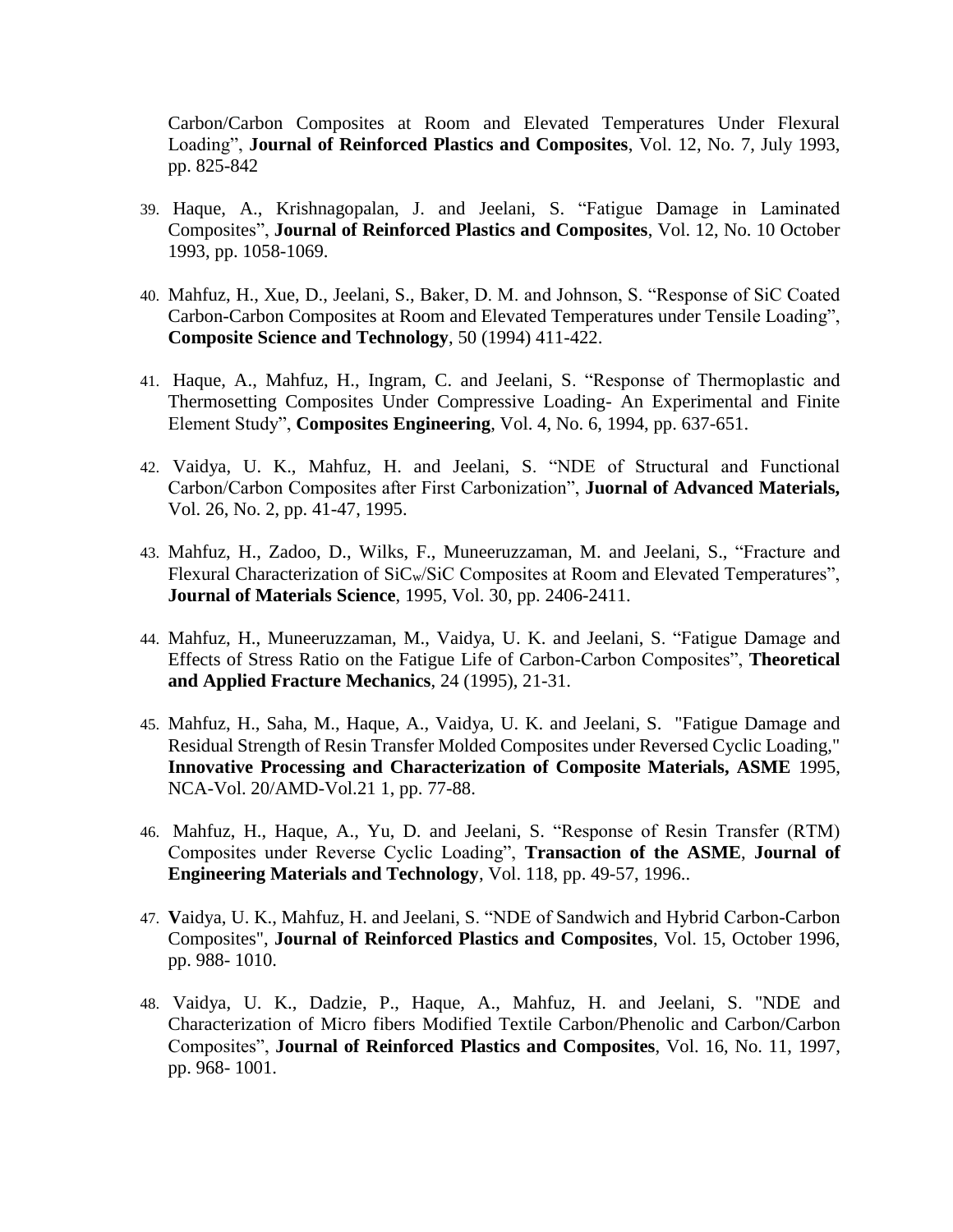- 49. Mahfuz, H., Muneeruzzaman, M., Vaidya, U. K. and Jeelani, S. "Response of SiC<sub>f</sub>Si<sub>3</sub>N<sub>4</sub> Composites under Cyclic Loading - An Experimental and Statistical Analysis," **Transaction of the ASME, Journal of Engineering Materials and Technology**, Vol. 119, pp 186-193, April 1997.
- 50. Haque, A., Johnson, J., Vaidya, U. K. and Jeelani, S. "Fatigue Damage in S2- Glagg/Vinyl Ester Thick Composites", **NCA-Vol. 24, ASME, 1997**, pp.247-257.
- 51. Gajiwala, H. M., Vaidya, U. K., Sodah, S. and Jeelani,S. " Hybridized Resin Matrix Approach Applied for Development of Carbon/Carbon Composites: Part-I", **Carbon,** Vol. 36, No. 7-8, pp. 903-912, 1998.
- 52. Mahfuz, H., Saha, M., Biggs, R. and Jeelani, S. "Damage Tolerance of Resin Infiltrated Composites under Low Velocity Impact - Experimental and Numerical Studies," **Key Engineering Materials**, Trans. Tech Publications, Switzerland, Vol. 141-143 (1998), pp. 209-234.
- 53. Mahfuz, H., Lokesh, B., Vaidya, U. K. and Jeelani, S. "Experimental and Finite Element Hybrid Stress Analysis of Thick Section S2-Glass Composites," **Developments in Theoretical and Applied Mechanics**, Vol. 9 (I 998), pp. 117- 128.
- 54. Mahfuz, H., Mian, A. K. M., Vaidya, U. K., Brown, T. and Jeelani, S. "Finite Element Study of the Fiber-Matrix Interface Behavior of [0/90] Laminated Composites Under Tensile Loading," **Journal of Materials Science**, 33 (1998) 2965-2973.
- 55. Vaidya, U. K., Kamath, M. V., Mahfuz, H. and Jeelani, S. "Low Velocity Impact Response of Resin Infusion molded foam Filled Honeycomb Sandwich Composites," **Journal of Reinforced Plastics and Composites**, Vol. 17, No. 9, 1998, pp. 819-849.
- 56. Haque, A., Rahman, M., Vaidya, U. K., Mahfuz, H. and Jeelani, S. "Tensile Behavior of Woven Ceramic Matrix Composites at Room and Elevated Temperature: An Experimental and Numerical Study," **Key Engineering Materials**, Vols. 164-165 (1999) pp. 341-344.
- 57. Mahfuz, H., Mamun, W., Haque, A., Vaidya, U. and Jeelani, S. "Stress Wave Propagation through Fiber and Matrix in a Cylindrical Composite Coupon", **Physics and Modern Topics in Mechanical and Electrical Engineering,** (ISBN: 960-8052-10-6), World Scientific and Engineering Society Press, pp. 151-158, 1999.
- 58. Hosur, M. V., Vaidya, U. K., Abraham, A., Jadhav, N. and Jeelani, S. "Static and High Strain Rate Compression Response of Thick Section Twill Weave S2-Glass/Vinyl Ester Composites Manufactured by Affordable Liquid Molding Processes", **Journal of Engineering Materials and Technology**, Vol. 121, No. 4, October 1999, pp. 468-475
- 59. Motuku, M., Janowski, G. M., Vaidya, U. K., Mahfuz, H., and Jeelani, S. "Low Velocity Impact Characterization of Unreinforced Vinyl Ester 411-350 and 411-C50 Resin Systems," **Polymer & Polymer Composites**, Vol. 7, No. 6, 1999, pp. 383-407.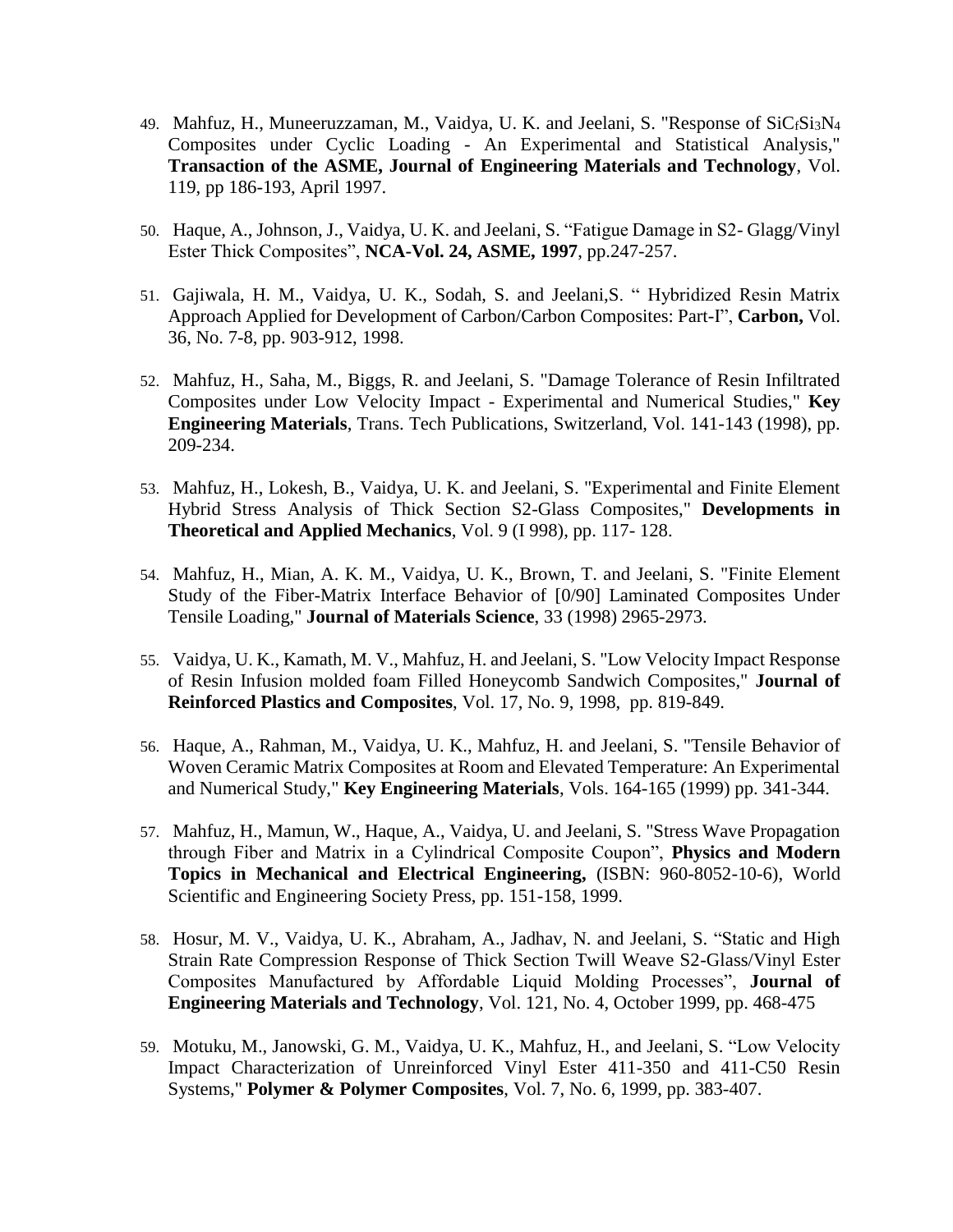- 60. Vaidya, U. K., Kamath, M. V., Hosur, M. V., Mahfuz, H. and Jeelani, S. "Manufacturing and Low Velocity Impact Response of Sandwich Composites with Hollow and Foam Filled Z-Pin Reinforced Core," **Journal of Composites Technology and Research**, JCTRER, Vol. 21, No.2, April 1999, pp. 84-97.
- 61. Vaidya, U. K., Hosur, M. V., Earl, D. and Jeelani, S. "Impact Response of Integrated Hollow Core Sandwich Composite Panels", **Composites Part A: Applied science and Manufacturing** Vol. 31 (8), 2000 pp. 761-772.
- 62. Mahfuz, H., Zhu, Y., Haque, A., Vaidya, U. K. and Jeelani, S. "Investigation of High Velocity Impact on Integral Armor Using Finite Element Method," **International Journal of Impact Engineering,** Vol. 24, No. 2 (2000), pp. 203-217.
- 63. Mahfuz, H., Mamun, W., Haque, A., Vaidya, U. K. and Jeelani, S."An Innovative Technique for Measuring the High Strain Rate Response of Sandwich Composites," **Composite Structures**, 50 (2000) 279-285.
- 64. Mahfuz, H., Zaman, K., Hisham, M. Foy, C., Haque, A. and Jeelani, S. "Fatigue Life Prediction of Thick-Section S2-Glass/Vinyl-Ester Composites under Flexural Loading," **Transaction of ASME, Journal of Engineering Materials and Technology**, Vol. 122, October 2000, pp. 402-408.
- 65. Motuku, M., Janowski, G. M., Vaidya, U. K., Mahfuz, H. and Jeelani, S. "Damage Evolution in Low-Velocity Impacted Unreinforced Vinyl Ester 411-350 and 411-C50 Resin Systems," **Polymer Composites,** No. 6, Vol. 21, December 2000, pp.878-899
- 66. Hosur, M. V., Alexander, J. Vaidya U. K. and Jeelani, S. "High Strain Rate Compression Response of Carbon/Epoxy Laminate Composites," Journal of Composite Structures, 52 (2001), 405-417.
- 67. Mahfuz, H., Mamun, W., Austin, L., Haque, A. and Jeelani, S. "New Formulations for Hopkinson Bar Technique to Extract a Response of the Constituent Material in Composite Specimens," Journal of Materials: Design and Applications, Vol. 215,(2001) pp. 15-27.
- 68. Hosur, M. V., Abraham, A., Jeelani, S. and Vaidya, U. K. "Studies on the Influence of Through-The-Thickness reinforcement on Low-Velocity and High Strain rate response of Woven S2-Glass/Vinyl Ester Composites," Journal of Composite Materials, Vol. 35, No. 12,(2001), 1111-1133.
- 69. Gama, B., Gillespie, J., Mahfuz, H., Bogetti, T., Fink, B. and Jeelani, S. "High Strain Rate Behavior of Plain-Weave S-2 Glass/Vinyl ester Composites," Journal of Composite Materials, Vol. 35, No. 13 (2001), pp. 1201-1228.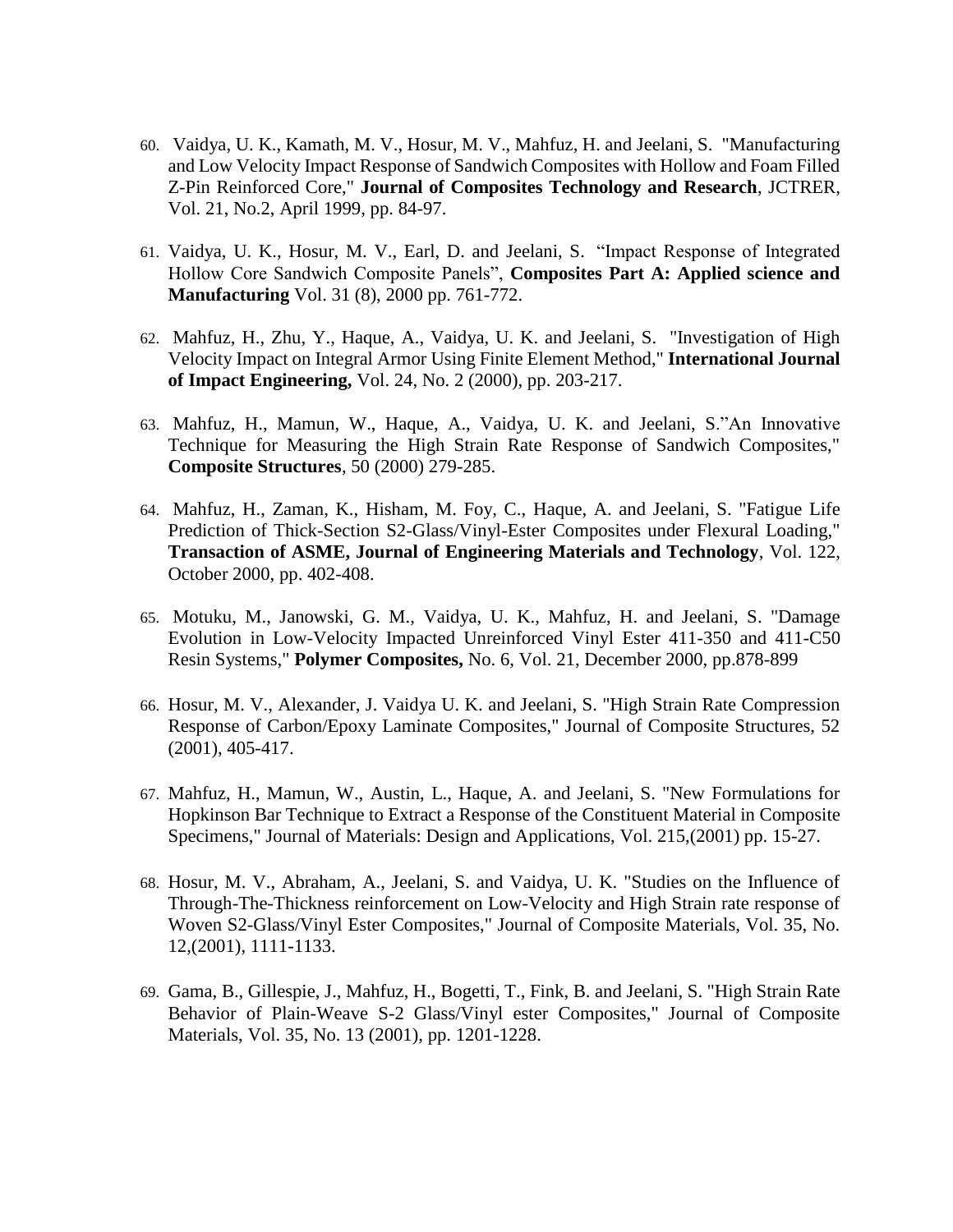- 70. Mahfuz, H., Mamun, W. and Jeelani, S. "High Strain Rate Response of Sandwich Composites; Effect of Core Density and Core-Skin Debond," Journal of Advanced Materials, Vol. 34, No. 1, January (2002), pp. 22-26.
- 71. Kanny, K., Mahfuz, H., Thomas, T. and Jeelani, S. "Dynamic Mechanical Analysis and Flexural Fatigue of PVC Foams," Composite Structures, 58 (2002), pp. 175-183.
- 72. Thomas, T., Mahfuz, H., Kanny, K. and Jeelani, S. "Dynamic Compression of Cellular Cores: Temperature and Strain Rate Effects," Composite Structures, 58 (2002), pp. 505- 512.
- 73. Mahfuz, H., Mamun, W. and Jeelani, S. "High Strain Rate Response of Sandwich Composites; Effect of Core Density and Core-Skin Debond," Journal of Advanced Materials, Vol. 34, No. 1, January (2002), pp. 22-26.
- 74. Kanny, K., Mahfuz, H., Thomas, T. and Jeelani, S. "Dynamic Mechanical Analysis and Flexural Fatigue of PVC Foams," Composite Structures, 58 (2002), pp. 175-183.
- 75. Thomas, T., Mahfuz, H., Kanny, K. and Jeelani, S. "Dynamic Compression of Cellular Cores: Temperature and Strain Rate Effects," Composite Structures, 58 (2002), pp. 505- 512.
- 76. Mahfuz, H., Gama, B., Das, P., Jeelani, S., Gillispie, J. and Fink, B., "Response of S2- Glass/Vinyl Ester Composites under High Strain Rate Loading - An Experimental and Finite Element Study," Journal of Advanced Materials, Vol. 35, No. 4(2003), pp.36-43.
- 77. Kulkarni N., Mahfuz, H., Jeelani, S. and Carlsson, L."Fatigue Crack Growth and Life Prediction in Foam Core Sandwich Composites under Flexural Loading," Composite Structures, 59 (2003), pp. 499-505.
- 78. Haque, A., Hossain M. K., "Effects of Moisture and Temperature on High Strain Rate Behavior of S2-Glass-Vinyl Ester Woven Composites," Journal of Composite Materials, Vol. 37 (7), (2003), pp. 627-647
- 79. Hosur, M. V., Alexander, J., Vaidya, U. K., Mayer, A. and Jeelani, S., "High Strain Rate Compression Response of Affordable Woven Carbon/Epoxy Composites" Journal of Reinforced Plastics and Composites, Vol. 22, No. 3, (2003), pp. 271-296.
- 80. Hosur, M. V., Islam, W., Jeelani, S., Vaidya, U. K., and Dutta, P. "Effect of Temperature and Moisture on the High Strain Rate Response of Graphite/Epoxy Composites," Journal of Engineering Materials and Technology, Vol. 125, (2003), pp.1-8.
- 81. Hosur, M. V., Myers, D., Vaidya, U. K. and Jeelani, S. "Studies on the Repair of Ballistic Impact Damage in S2-Glass/Epoxy Laminates," Composite Structures, 61, No. 4 (2003), pp. 281-290.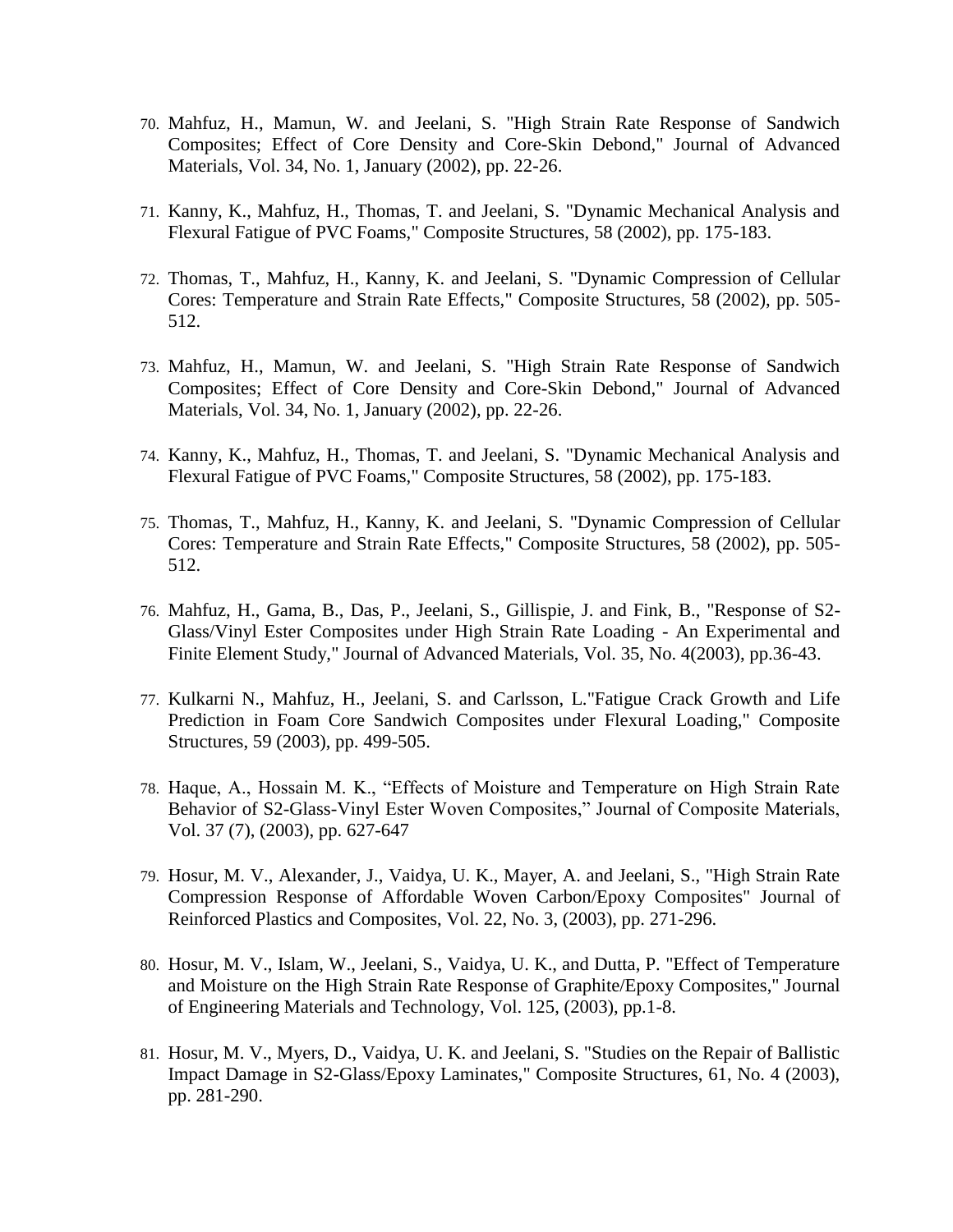- 82. Hosur, M. V., Alexander, J., Vaidya, U. K., Mayer, A. and Jeelani, S. "Studies on Impact Damage Resistance of Affordable Stitched Woven Carbon/Epoxy Composite Laminates"' Journal of Reinforced Plastics and Composites, Vol. 22, No. 10 (2003), pp.927-952.
- 83. Hosur, M. V., Adya, M, Vaidya, U. K., Mayer, A. and Jeelani, S. "Effect of Stitching and Weave Architecture on the High Strain Rate Compression Response of Affordable Woven Carbon/Epoxy Laminates," Composite Structures, 59 (2003), pp. 507-523.
- 84. Hosur, M. V., Karim, M. R. and Jeelani, S. "Experimental Investigation on the Response of Stitched/Unstitched Woven S2-Glass/SC-15 Epoxy Composites under Single and Repeated Low Velocity Impact Loading" Composite Structures, 61, No. 1-2 (2003), pp.89- 102.
- 85. Hosur, M. V., Alexander, J., Vaidya, U. K., Mayer, A. and Jeelani, S. "Off- Axis High Strain Rate Characterization of Plain Weave Carbon/Epoxy Composites," Polymers and Polymer Composites, Vol. 11, No. 7 (2003), pp. 527-540.
- 86. Chakravarty, U., Mahfuz, H., Saha, M. and Jeelani, S.," Strain Rate Effects on Sandwich Core Materials: An Experimental and Analytical Investigation," Acta Materialia, 51 (2003) 1469-1479.
- 87. Mahfuz, H., Adnan, A., Vijaya Rangari, and Jeelani, S., "Carbon Nanoparticles/Whiskers Reinforced Composites and their Tensile Response," 48th International SAMPE Symposium, Long Beach CA, Vol. 48, May 11-15 (2003), pp. 2559-2571
- 88. Hosur, M. V., Adya, M., Vaidya, U. K., Dutta, P. and Jeelani, S. "Experimental Studies on the High Strain Rate Compression Response of Woven Graphite/Epoxy Composites at Room and Elevated Temperatures," Journal of Reinforced Plastics and Composites, Vol. 23, No. 5 (2004), pp. 491-514.
- 89. Hosur, M. V., Alexander, J., Vaidya, U.K., Mayer, A. and Jeelani, S. "Studies on the Off-Axis High Strain Rate Compression Loading of Satin Weave Carbon/Epoxy Composites," Composite Structures, Vol. 63 (2004), pp.75-85.
- 90. Hosur, M. V., Karim, R. M., and Jeelani, S. "On the Response of Stitched S2-Glass/Epoxy Composites to High Strain Rate Compression Loading," Polymer and Polymer Composites, Vol. 12, No. 3 (2004), pp.183-196.
- 91. Hosur, M. V., Vaidya, U. K., Ulven, C. and Jeelani, S. "Performance of Stitched/Unstitched Woven Carbon/Epoxy Composites Under High Velocity Impact Loading," Composite Structures, Vol. 64, No. 3-4, (2004), pp. 455-466.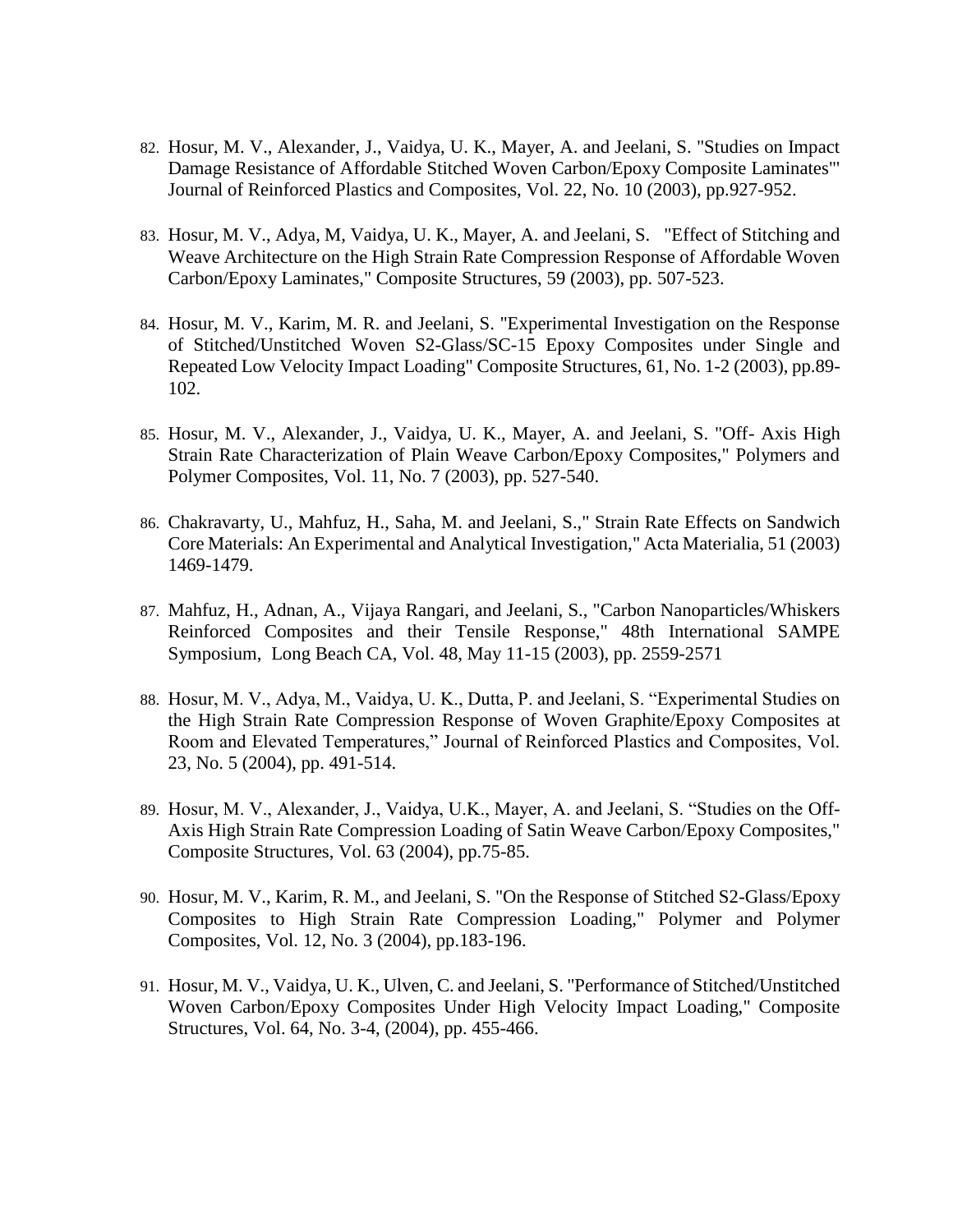- 92. Hosur, M. V., Islam, W., Vaidya, U. K., Dutta, P. and Jeelani, S. "Experimental Studies on the Dynamic Punch Shear Characterization of Satin Weave Graphite/Epoxy Composites," Materials Science Engineering A., 368, (2004), pp. 269-279.
- 93. Hosur, M. V., Abdullah, M. and Jeelani, S. "Manufacturing and Low Velocity Impact Characterization of Hollow-Core Sandwich Composites with Hybrid Face sheets," Composite Structures, Vol. 65, No.1 (2004), pp. 103-115.
- 94. Hosur, M. V., Karim, R. and Jeelani, S. "Studies on Stitched Woven S2-Glass/Epoxy Laminates under Low Velocity and Ballistic Impact Loading," Journal of Reinforced Plastics and Composites, Vol. 23, No. 12 (2004), pp. 1313-1324.
- 95. Hosur, M. V., Abdullah, M. and Jeelani, S. "Studies on Low-Velocity Impact Response of Woven Hybrid Composites," Composite Structures, Vol. 67, No. 3 (2004), pp. 253-262.
- 96. Hosur, M. V., Abdullah, M. and Jeelani, S. "Manufacturing and Low Velocity Impact Characterization of Foam-Filled 3-D Integrated Core Sandwich Composites with Hybrid Face Sheets," Composite Structures, Vol. 69, No. 2 (2004), pp. 167-181.
- 97. Kanny, K., Mahfuz, H., Thomas, T. and Jeelani, S., "Fatigue of Cross-linked and Linear PVC Foams under Shear Loading," Journal of Reinforced Plastics and Composites, Vol. 23 No. 6 (2004), pp. 601-612.
- 98. Thomas, T., Mahfuz, H., Kanny, K. and Jeelani, S.," High Strain Rate Response of Crosslinked & Linear PVC Foams," Journal of Reinforced Plastics and Composites, Vol. 23, No. 7 (2004), pp. 739-749.
- 99. Kulkarni, N., Mahfuz, H. and Jeelani, S., " Fatigue Failure Mechanism and Crack Growth in Foam Core Sandwich Composites under Flexural Loading," Journal of Reinforced Plastics and Composites, Volume 23, No. 1(2004), pp. 83-94.
- 100.Thomas, T., Mahfuz, H., Kanny, K., and Jeelani, S.," Dynamic Compression of Sandwich Composites at Sub-Ambient Temperatures," Journal of Composite Materials, Vol. 38, No. 8 (2004), pp. 641-654.
- 101.Kanny, K., Mahfuz, H., Thomas, T., and Jeelani, S, "Static and Dynamic Characterization of Polymer Foams under Shear Loads, Journal of Composite Materials, Vol. 3, No. 8 (2004), pp. 629-640.
- 102.Mahfuz, Hassan., Rangari,V., Islam, M., and Jeelani, S.," Fabrication, Synthesis and Mechanical Characterization of Nanoparticles Infused Polyurethane Foams," Composites Part A: Applied Science and Manufacturing, Vol. 35 No. 4 (2004), pp. 453-460.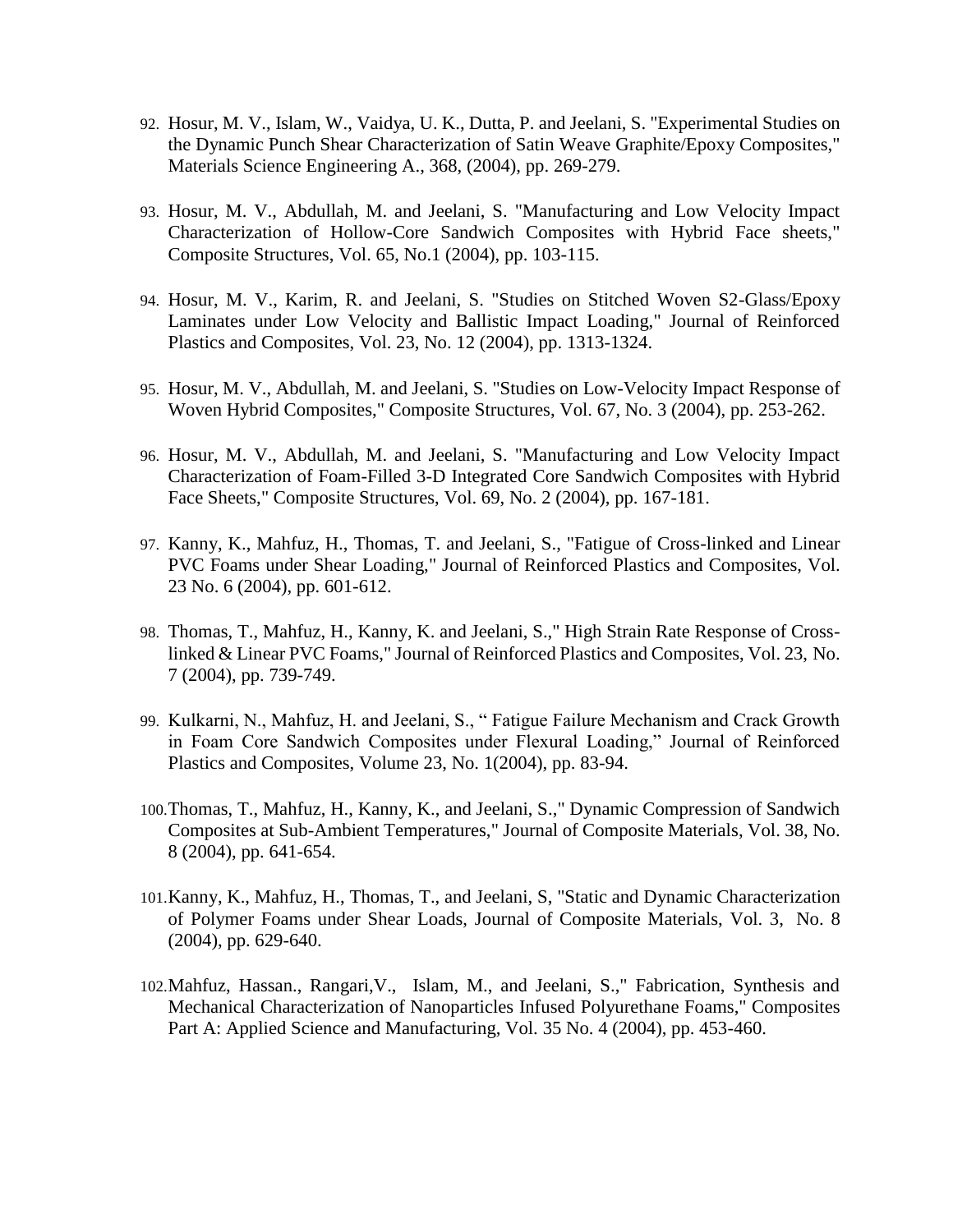- 103.Mahfuz, H., Islam, M., Rangari, V., Saha, M. and Jeelani, S., "Response of Sandwich Composites with Nanophased Cores under Flexural Loading," Composites Part B: 35 (2004) 543-550.
- 104.Mahfuz, Hassan., Adnan, A., Rangari, V., and Jeelani, S, "Carbon Nanoparticles/Whiskers Reinforced Composites and their Tensile Response," Composites Part A: Applied Science and Manufacturing, Vol. 35 (2004) 519-527.
- 105.Mahfuz, H., Majumdar, P., Saha, M. and Jeelani, S., "Integral Manufacturing of Composite Skin-Stringer Assembly and their Stability Analyses," Applied Composite Materials, 11 (3): (2004)155-171.
- 106.Chisholm, N., Mahfuz, H., Rangari, V., Ashfaq, A. and Jeelani, S., "Fabrication and Mechanical Characterization of Carbon/Epoxy Nanocomposites," Composite Structures 67 (2005) 115-124.
- 107.Saha, M., Joarder, C., Mahfuz, H., Jeelani, S., Srinivasgupta, D., Joseph, B., Thomas, M., and Christensen, S., "Manufacturing and Tensile Characteristics of Integral Sandwich Tee Joints," Journal of Advanced Materials, 37(1) (2005), 53-60.
- 108.Mahfuz, H., Baseer, M.A., Rangari, V., Jeelani, S. "Fabrication, Characterization and Mechanical Properties of Nanophased Carbon Prepreg Laminates," SAMPE Journal, 41(2) (2005), 40-48.
- 109.Saha, M., Mahfuz, H., Chakravarty, U., Uddin, M., Kabir, M., Jeelani, S., "Effect of Density, Microstructure, and Strain Rate on Compression Behavior of Polymeric Foams," Materials Science and Engineering A, 406(1-2) (2005), 328-336.
- 110.Mahfuz, H., Adnan, A., Rangari, V., and Jeelani, S, "Manufacturing and Characterization of Carbon Nanotube/Polyethylene Composites," International Journal of Nanoscience (IJN), 4(1) (2005), 55-72.
- 111.Mahfuz, H., Islam, S., Saha, M., Carlsson, L., and Jeelani, S., "Buckling of Sandwich Composites; Effects of Core-Skin Debonding and Core Density," Applied Composite Materials, 2(2) (2005), 73-91.
- 112.Rodgers, R., Mahfuz, H., Rangari, V., Chisholm, N., and Jeelani, S., "Infusion of Nanoparticle into SC-15 Epoxy; an Investigation of Thermal and Mechanical Response," Macromolecular Materials & Engineering, 290(5) (2005), 423-429.
- 113.Hosur, M. V., Islam, W., Vaidya, U. K., Dutta, P. and Jeelani, S. "Dynamic Punch Shear Characterization of Plain Weave Graphite/Epoxy Composites at Room and Elevated Temperatures," Composite Structures, 70(3) (2005), 295-307.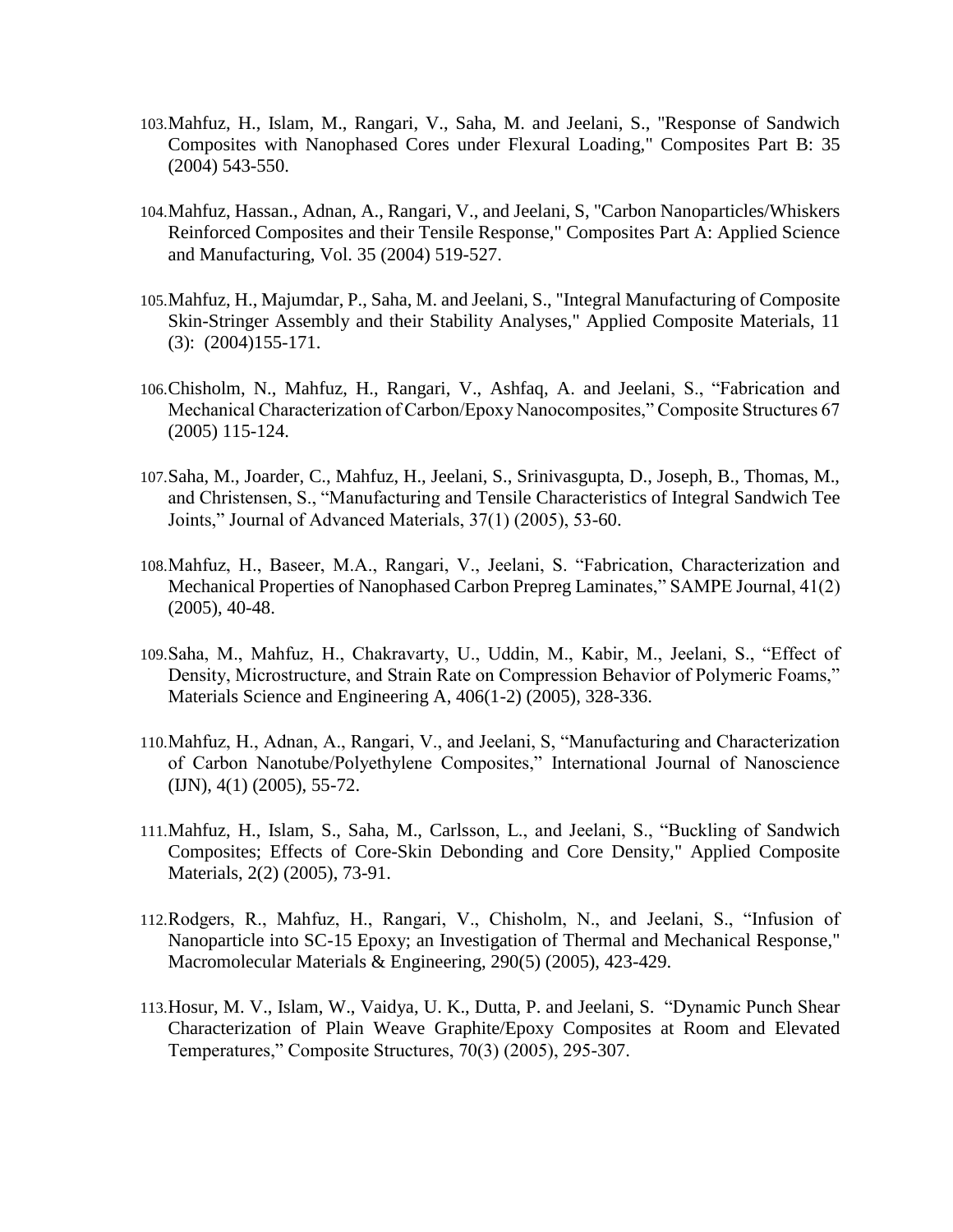- 114.Hosur, M. V., Chisholm, N., Mahfuz, H., Rangari, V., Ashfaq, A. and Jeelani, S., "Fabrication and Mechanical Characterization of Carbon/Epoxy Nanocomposites," Composite Structures 67 (2005) 115-124.
- 115.Saha, M., Joarder, C., Mahfuz, H., Jeelani, S., Srinivasgupta, D., Joseph, B., Thomas, M., and Christensen, S., "Manufacturing and Tensile Characteristics of Integral Sandwich Tee Joints," Journal of Advanced Materials, 37(1) (2005), 53-60.
- 116.Mahfuz, Hassan., Baseer, M.A., Rangari, V., Jeelani, S. "Fabrication, Characterization and Mechanical Properties of Nanophased Carbon Prepreg Laminates," SAMPE Journal, 41(2) (2005), 40-48.
- 117.Saha, M., Mahfuz, H., Chakravarty, U., Uddin, M., Kabir, M., Jeelani, S., "Effect of Density, Microstructure, and Strain Rate on Compression Behavior of Polymeric Foams," Materials Science and Engineering A, 406(1-2) (2005), 328-336
- 118.Mahfuz, H., Adnan, A., Rangari, V., and Jeelani, S, "Manufacturing and Characterization of Carbon Nanotube/Polyethylene Composites," International Journal of Nanoscience (IJN), 4(1) (2005), 55-72.
- 119.Mahfuz, H., Islam, S., Saha, M., Carlsson, L., and Jeelani, S., "Buckling of Sandwich Composites; Effects of Core-Skin Debonding and Core Density," Applied Composite Materials, 2(2) (2005), 73-91.
- 120.Rodgers, Rene., Mahfuz, H., Rangari, V., Chisholm, N., and Jeelani, S., "Infusion of Nanoparticle into SC-15 Epoxy; an Investigation of Thermal and Mechanical Response," Macromolecular Materials & Engineering, 290(5) (2005), 423-429.
- 121.Hosur, M. V., Islam, W., Vaidya, U. K., Dutta, P. and Jeelani, S. "Dynamic Punch Shear Characterization of Plain Weave Graphite/Epoxy Composites at Room and Elevated Temperatures," Composite Structures, 70(3) (2005), 295-307.
- 122.Hosur, M. V., Abdullah, M., and Jeelani, S. "Manufacturing and Low-Velocity Impact Characterization of Foam Filled 3-D Integrated Core Sandwich Composites with Hybrid Face Sheets," Composite Structures, 69(2) (2005), 167-181.
- 123.Hosur, M. V., Islam, W., Vaidya, U. K., Dutta, P. and Jeelani, S. "Studies on the Low-Velocity Impact Response of Woven Hybrid Composites," Composite Structures, 67(3) (2005), 253-262.
- 124.Zhou, Y.; Mahfuz, H.; Jeelani, S.; Mallick, P.K. "Experimental Study on Tensile Behavior of Short Fiber Reinforced Nylon-6 at Different Strain Rate and Temperature," International SAMPE Symposium and Exhibition (Proceedings), v 50, SAMPE 05: New Horizons for Materials and Processing Technologies - Conference Proceedings, 2005, p 1613-1624, May (2005), Long Beach CA.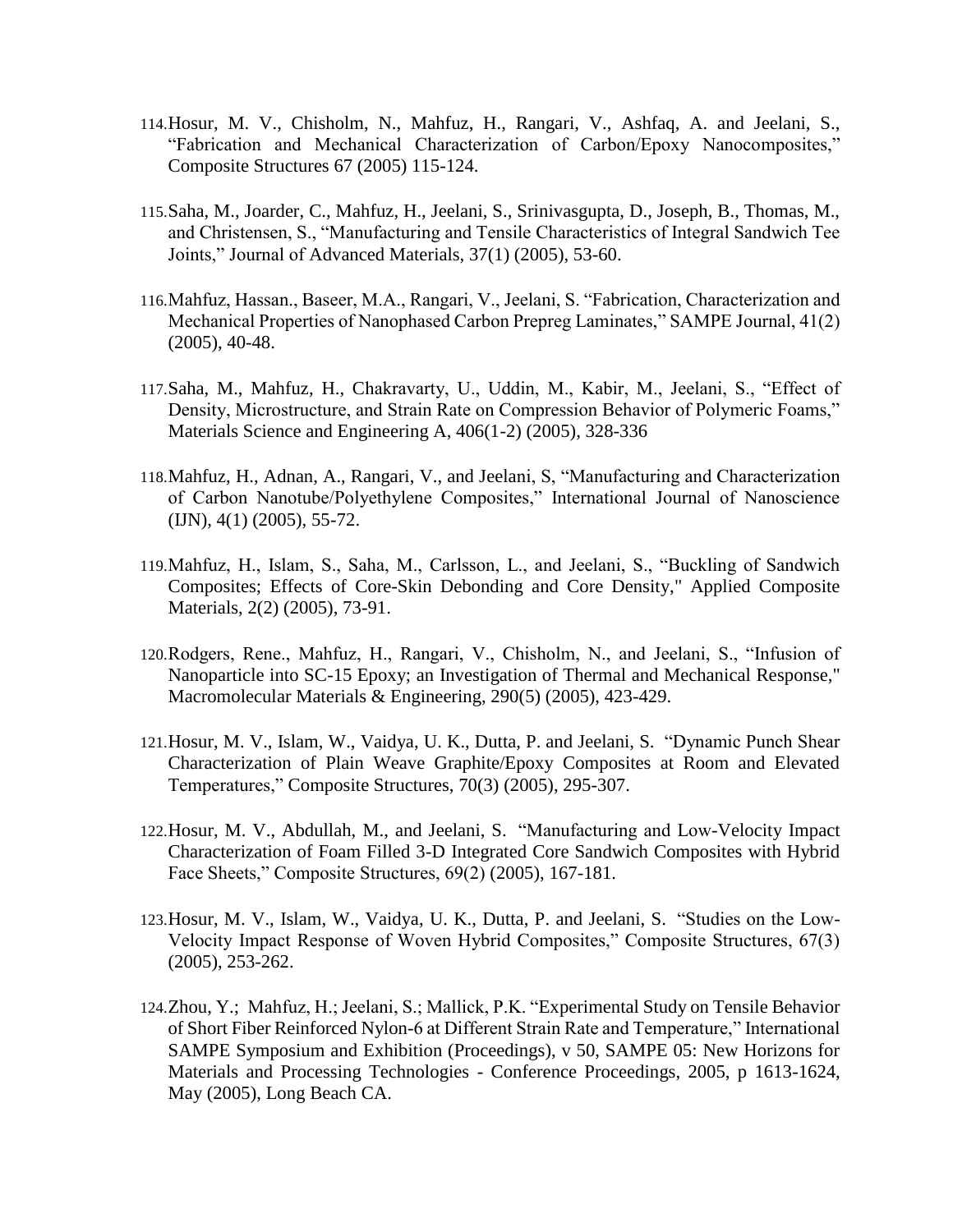- 125.Zhou, Y., Mahfuz, H., and Jeelani, S., "Numerical Simulation for High Strain Rate Failure Process of Unidirectional SiCf/Al Composites," International Journal of Damage Mechanics, 14(4) (2005), 321-341.
- 126.Farhana, P., Zhou, Y., Rangari, V., and Jeelani, S., "Testing and Evaluation on the Thermal and Mechanical properties of Carbon Nano Fiber reinforced SC-15 Epoxy," Materials Science and Engineering A, 405(1-2) (2005), 246-253.
- 127.Zhou, Y., Rangari, V., Mahfuz, Hassan., Jeelani, S., and P. K. Mallick, "Thermal and Mechanical behavior of Polypropylene, Talc-filled Polypropylene and Polypropylene Nanocomposites," Materials Science and Engineering A, 402(1-2) (2005), 109-117.
- 128.Abdullah, M., and Jeelani, S. "Manufacturing and Low-Velocity Impact Characterization of Foam Filled 3-D Integrated Core Sandwich Composites with Hybrid Face Sheets," Composite Structures, 69(2) (2005), 167-181.
- 129.Hosur, M. V., Islam, W., Vaidya, U. K., Dutta, P. and Jeelani, S. "Studies on the Low-Velocity Impact Response of Woven Hybrid Composites," Composite Structures, 67(3) (2005), 253-262.
- 130.Zhou, Y.; Mahfuz, H.; Jeelani, S.; Mallick, P.K. "Experimental Study on Tensile Behavior of Short Fiber Reinforced Nylon-6 at Different Strain Rate and Temperature," International SAMPE Symposium and Exhibition (Proceedings), v 50, SAMPE 05: New Horizons for Materials and Processing Technologies - Conference Proceedings, 2005, p 1613-1624, May (2005), Long Beach CA.
- 131.Zhou, Y., Mahfuz, H., and Jeelani, S., "Numerical Simulation for High Strain Rate Failure Process of Unidirectional SiCf/Al Composites," International Journal of Damage Mechanics, 14(4) (2005), 321-341.
- 132.Farhana, P., Zhou, Y., Rangari, V., and Jeelani, S., "Testing and Evaluation on the Thermal and Mechanical properties of Carbon Nano Fiber reinforced SC-15 Epoxy," Materials Science and Engineering A, 405(1-2) (2005), 246-253.
- 133.Zhou, Y., Rangari, V., Mahfuz, Hassan., Jeelani, S., and P. K. Mallick, "Thermal and Mechanical behavior of Polypropylene, Talc-filled Polypropylene and Polypropylene Nanocomposites," Materials Science and Engineering A, 402(1-2) (2005), 109-117.
- 134.Zhou, Y., Pervin, F., Biswas, M., Rangari, V., and Jeelani, S., "Fabrication and Characterization of Montmorillonite Clay-filled SC-15 Epoxy," Materials Letters, 60(7) (2006), 869-873.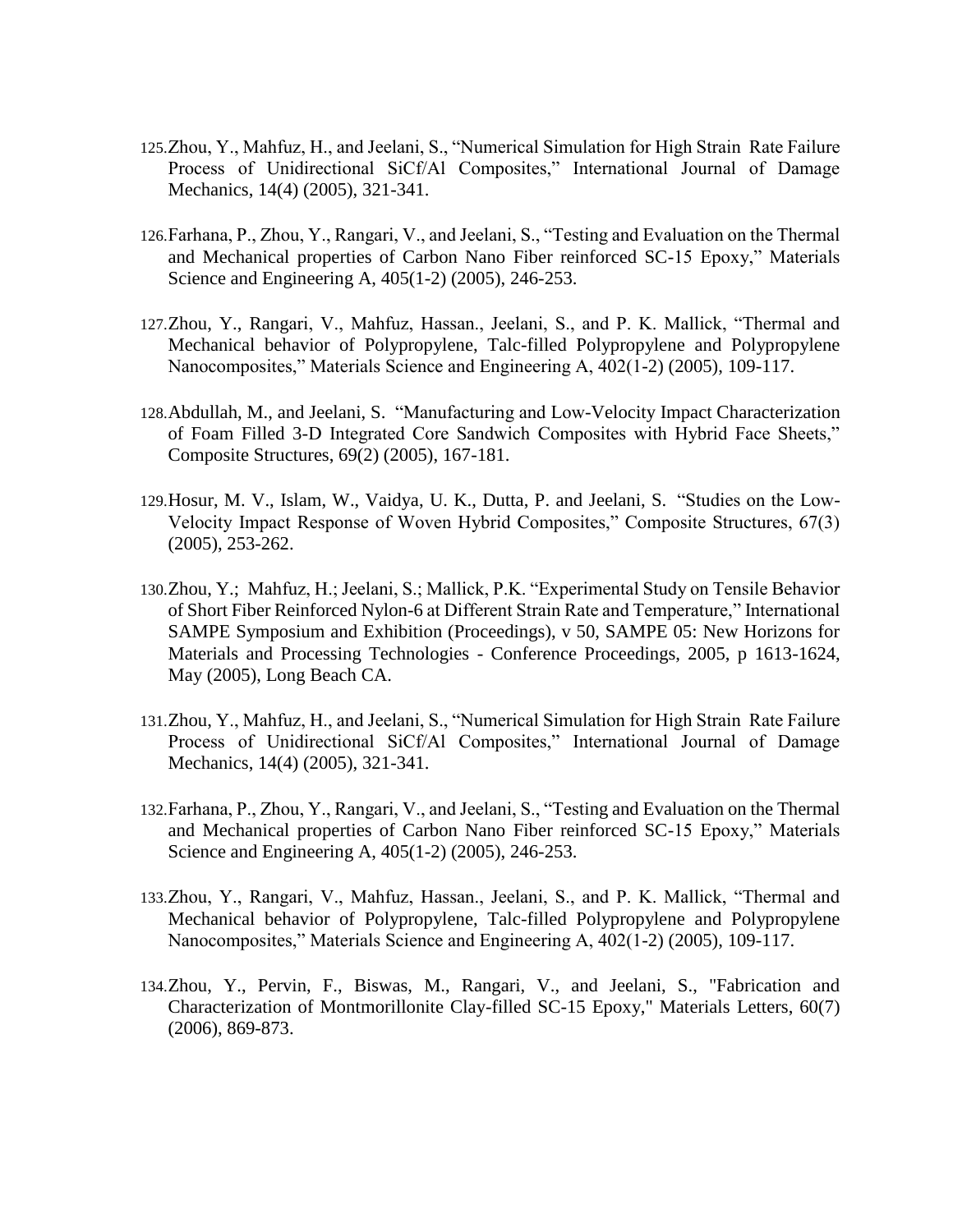- 135.Zhou, Y., Baseer, M., Mahfuz, H., and Jeelani, S., "Monte Carlo Simulation on Tensile Failure Process of Unidirectional Carbon Fiber Reinforced Nano-Phased Epoxy," Materials Science and Engineering A, 420(1-2) (2006), 63-71.
- 136.Zhou, Y., Pervin, P., Rangari, V., and Jeelani, S., Fabrication and evaluation of carbon nano fiber filled carbon/epoxy composite Materials Science and Engineering: A, 426(1- 2) (2006), 221-228
- 137.Hassan, M., Zhou, Y., Mahfuz, S., and Jeelani, S., "Effect of SiO2 nanoparticle on thermal and tensile behavior of nylon-6," Materials Science and Engineering: A, 429(1-2) (2006), 181-188.
- 138.Mahfuz, H., Adnan, A., Rangari, V., Hasan, M., Jeelani, S., Wright, W. J., and Deteresa, S. J., "Enhancement of Strength and Stiffness of Nylon 6 Filaments through Carbon Nanotubes Reinforcement," Applied Physics Letters, 88(2006), 083119.
- 139.Chowdhury, F.H., Hosur, M.V., Jeelani, S., "Studies on the Flexural and Thermomechanical Properties of Woven Carbon/Nanoclay-Epoxy Laminates," Materials Science and Engineering A, 421, 2006, 298-306
- 140.Hosur, M.V., Waliul Islam, S.M., and Jeelani, S., "Dynamic Punch Shear Characterization of Twill Weave Graphite/Epoxy Composites," Polymers and Polymer Composites, Vol. 14, No. 2, 2006, pp. 135-143
- 141.Vaidya, U.K., Gautam, A. R. S., Hosur, M. V., and Dutta, P., "Experimental-Numerical Studies of Transverse Impact Response of Adhesively Bonded Lap Joints in Composite Structures," International Journal of Adhesion and Adhesives, Vol. 26, No. 3, June 2006, pp.184-198.
- 142.Rangari, V., Tarig A. Hassan, Yuanxin Zhou, Hassan Mahfuz1 and Shaik Jeelani, "Cloisite Clay Infused Phenolic Foam Nanocomposite," Journal of Applied Polymer Science, 103, 308-314, 2007
- 143.Mahfuz, Hassan; Hasan, Mohammad M.; Rangari, V., Jeelani, Shaik. "Reinforcement of nylon-6 filaments with SiO2 nanoparticles and comparison of Young's modulus with theoretical bounds," Macromolecular Materials and Engineering, 292 (4), 437-444, 2007.
- 144.Hassan Mahfuz, Shaik Zainuddin, Martin R. Parker, Tariq Al-Saadi, Rangari, V., Shaik Jeelani. "Enhancement of strength and stiffness of epoxy-based composites using nanoparticle infusion and high magnetic fields," Materials Letters, 61, 2535–2539, 2007.
- 145.Rangari, V., Hassan, T., Zhou, Y., Mahfuz, H., Jeelani, and Prorok, B., "Cloisite Clay-Infused Phenolic Foam Nanocomposites," Journal of Applied Polymer Science, Vol. 103, 308-314 (2007).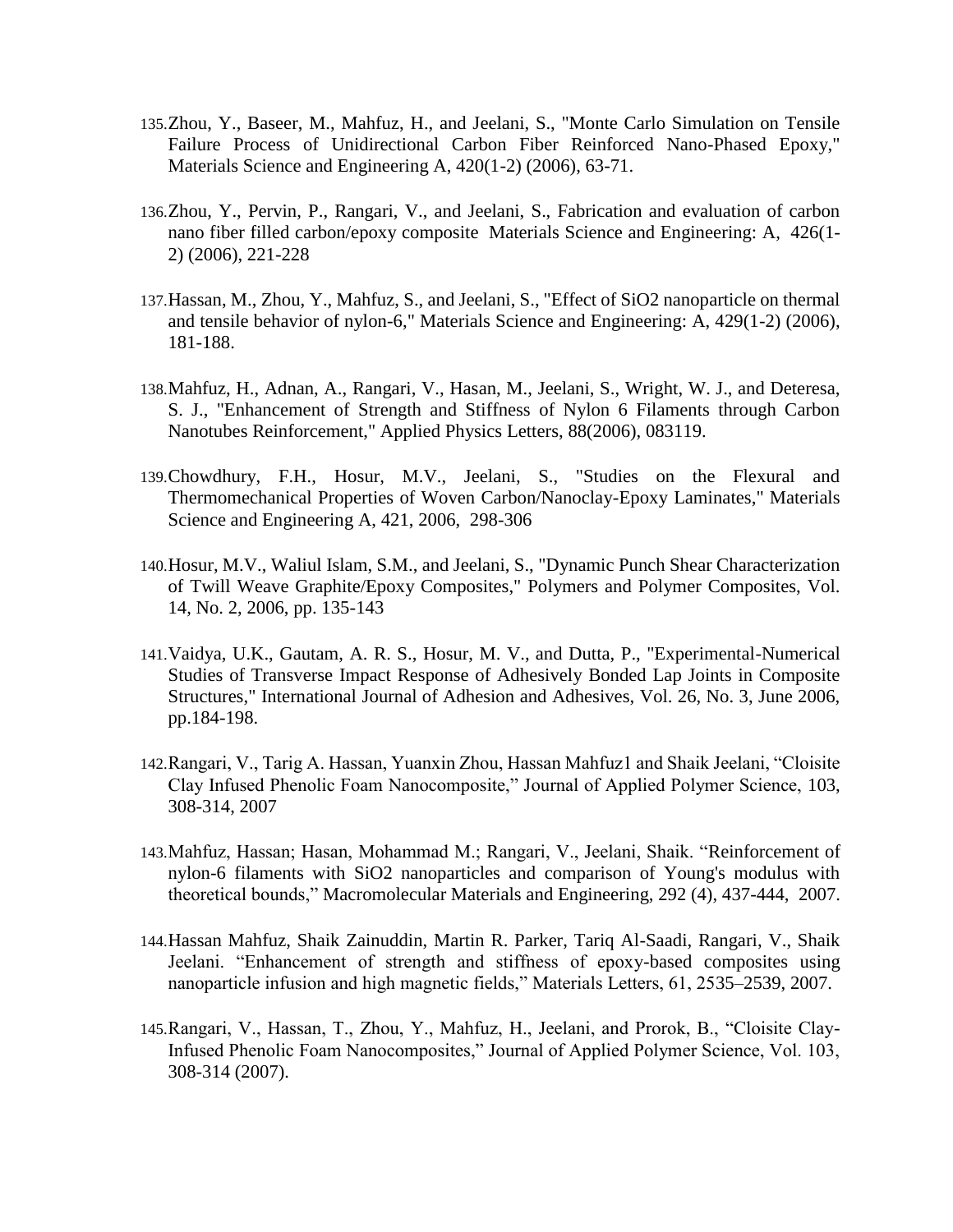- 146.Mahfuz, H., Hasan, M., Rangari, V., and Jeelani, S., "Reinforcement of Nylon 6 Filaments with SiO<sub>2</sub> Nanoparticles and Comparison of Young's Modulus with Theoretical Bounds," Macromolecular Materials & Engineering 2007, 292, 437-444.
- 147.Adnan, A., Sun, C.T., and Mahfuz, H., "A molecular Dynamics Simulation Study to Investigate the Effect of Filler Size on Elastic Properties of Polymer Nanocomposites," Composites Science and Technology 67 (2007) 348-356.
- 148.M. V. Hosur, M. Abdullah, S. Jeelani, "Dynamic Compression Behavior of Integrated Core Sandwich Composites," Materials Science and Engineering-A, Vol. 445-446, 2007, pp. 54- 64.
- 149.M. V. Hosur, K. Jain, F. Chowdhury, S. Jeelani, M. R. Bhat, C. R. L. Murthy, "Low-Velocity Impact Response of Carbon/Epoxy Laminates Subjected to Cold-Dry and Cold-Moist Conditioning," Composite Structures, Vol. 79, 2007, pp. 300-311.
- 150.M. V. Hosur, F. Chowdhury, and S. Jeelani, "Processing, Impact Response and Damage Characterisation of Plain-Weave Carbon/Epoxy-Nanoclay Nanocomposites," Polymer and Polymer Composites, Vol. 15, No. 6, 2007, pp.425-435.
- 151.C. Lew, F. Chowdhury, M. V. Hosur, A. N. Netravali, "The Effect of Silica (SiO2) Nanoparticles and Ammonia/Ethylene Plasma Treatment on the Interfacial and Mechanical Properties of Carbon Fiber-Reinforced Epoxy Composites," Journal of Adhesion Science and Technology, Vol. 21, No. 14, 2007, pp. 1407-1424.
- 152.Yuanxin Zhou, Farhana Pervin, Lance Lewis and Shaik Jeelani, "Experimental study on the thermal and mechanical properties of multi-walled carbon nanotube-reinforced epoxy," Materials Science and Engineering: A, Volume 452-453, 2007 pp. 657-664.
- 153.Yuanxin Zhou, Sajedur Rahman Akanda, Shaik Jeelani and Thomas E. Lacy, Nonlinear Constitutive Equation for Vapor-Grown Carbon Nanofiber-Reinforced SC-15 Epoxy at Different Strain Rate, Materials Science and Engineering: A, 465, n 1-2, Sep 15, 2007, p 238-246.
- 154.M. V. Hosur, F. Chowdhury, and S. Jeelani, "Low-Velocity Impact Response and Ultrasonic NDE of Woven Carbon/Epoxy-Nanoclay Nanocomposites," Journal of Composite Materials, Vol. 41, No. 18, Sept. 2007, pp. 2195-2212.
- 155.Yuanxin Zhou, Farhana Pervin, Shaik Jeelani, "Effect vapor grown carbon nanofiber on thermal and mechanical properties of epoxy," Journal of Materials Science, v 42, n 17, August, 2007, p 7544-7553.
- 156.F. H. Chowdhury, M.V. Hosur, S. Jeelani, "Investigations on the Thermal and Flexural Properties of Plain Weave Carbon/Epoxy-Nanoclay Composites by Hand-Layup Technique," Journal of Materials Science, Vol. 42, No.8, April, 2007, pp. 2690-2700.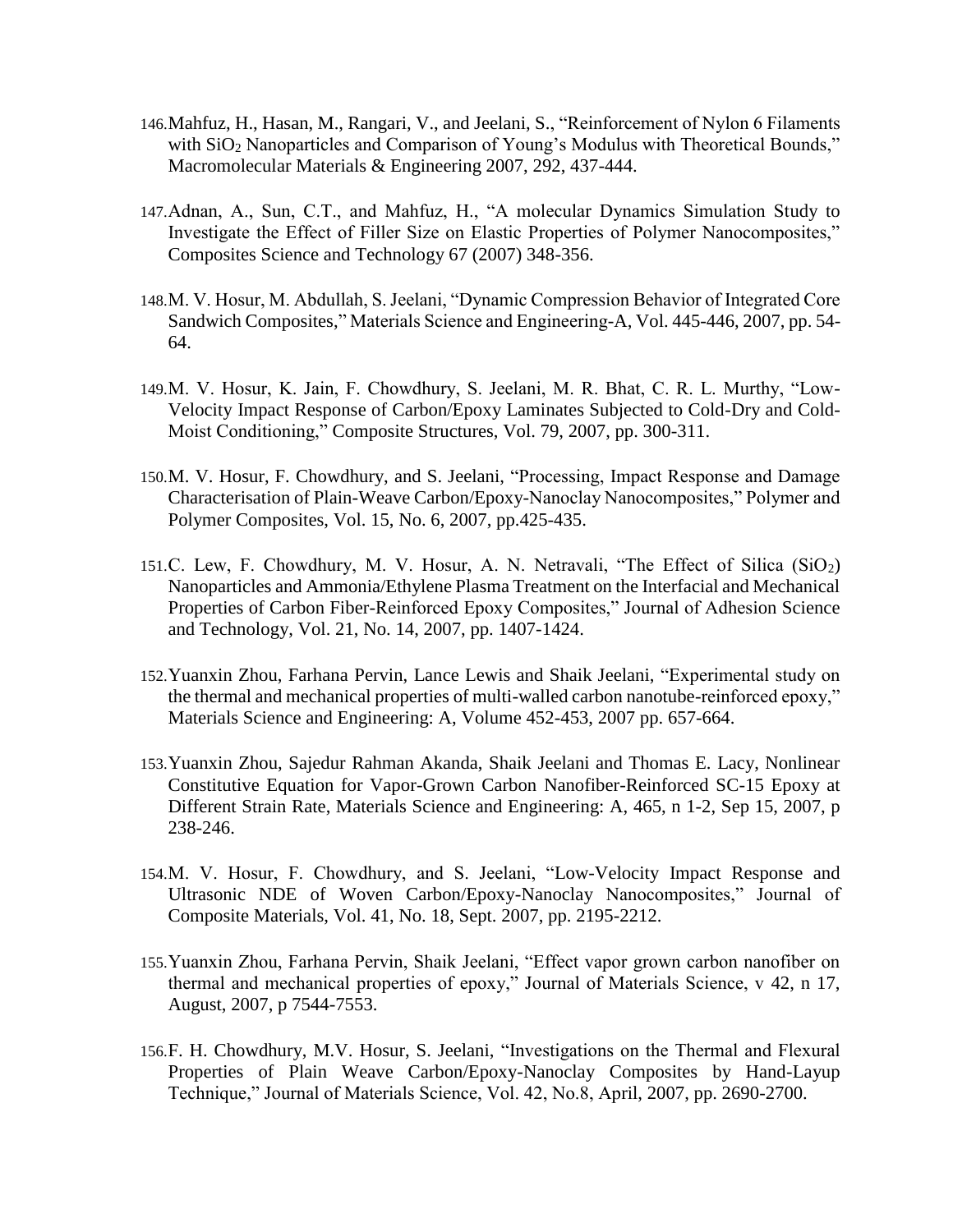- 157.Hasan, Yuanxin Zhou and Shaik Jeelani, "Thermal and tensile properties of aligned carbon nanofiber reinforced polypropylene," Materials Letters, Volume 61, Issue 4-5, February 2007, Pages 1134-1136
- 158.Yuanming Xia, Ying Wang, Yuanxin Zhou and Shaik Jeelani, "Effect of strain rate on tensile behavior of carbon fiber reinforced aluminum laminates ," Materials Letters, Volume 61, Issue 1, January 2007, Pages 213-215
- 159.Yuanxin Zhou, Yuanming Xia, Ying Wang and Shaik Jeelani, "Experimental study on tensile behavior of carbon fiber and carbon fiber reinforced aluminum at different strain rate," Applied Composite Materials, Volume 14, Number 1, January, 2007, pp. 17-31
- 160.Rangari, V. T. A. Hassan, Yuanxin Zhou; Hassan Mahfuz, Shaik Jeelani ; B. C. Prorok, "Cloisite clay-infused phenolic foam Nan composites," Journal of Applied Polymer Science, v 103, n 1, Jan 5, 2007, p 308-314
- 161.Theotokoglou, E.E., Hortis. D., Carlsson, L.A. and Mahfuz, H., "Numerical Study of Fractured Sandwich Composites under Flexural Loading," Journal of Sandwich Structures and Materials 2008; 10; 75
- 162.M. V. Hosur, A. A. Mohammed, S. Zainuddin, and S. Jeelani, "Impact Performance of Nanophased Foam Core Sandwich Composites," Materials Science and Engineering, A Vol. 498, No. 1-2, 2008, pp. 100-109.
- 163.M. V. Hosur, A. A. Mohammed, and S. Jeelani, "Processing of Nanoclay Filled Sandwich Composites and their Response to Impact Loading," Journal of Reinforced Plastic and Composites, Vol. 27, No 8, 2008, pp. 797-818.
- 164.Hosur M. V., Mayo Jr. J. B., Wetzel E., and Jeelani S., "Studies on the Fabrication and Stab Resistance Characterization of Novel Thermoplastic-Kevlar Composites," Advanced Structural and Functional Materials for Protection, Solid State Phenomena Vol. 136, 2008, pp. 83-92.
- 165.Ingram J., Yuanxin Zhou, Jeelani S., Lacy T., and Horstmeyer M.F., "Effect of strain rate on tensile behavior of polypropylene and carbon nanofiber filled polypropylene," Materials Science and Engineering: A, 489(2008) Pages 99-106
- 166.Jones I. K., Yuanxin Zhou, Jeelani S., Mabry J.M., "Effect of polyhedral-oligomeric-silsesquioxanes on thermal and mechanical behavior of SC-15 epoxy," Express Polymer Letters, (2)2008: 494-501.
- 167.Rangari, V., Tarig A. Hassan, Clifton Mayo and Shaik Jeelani, "Titanium carbide infused phenolic balsa foam nanocomposite," International Journal of Nanoscience, 7, 235-243, 2008.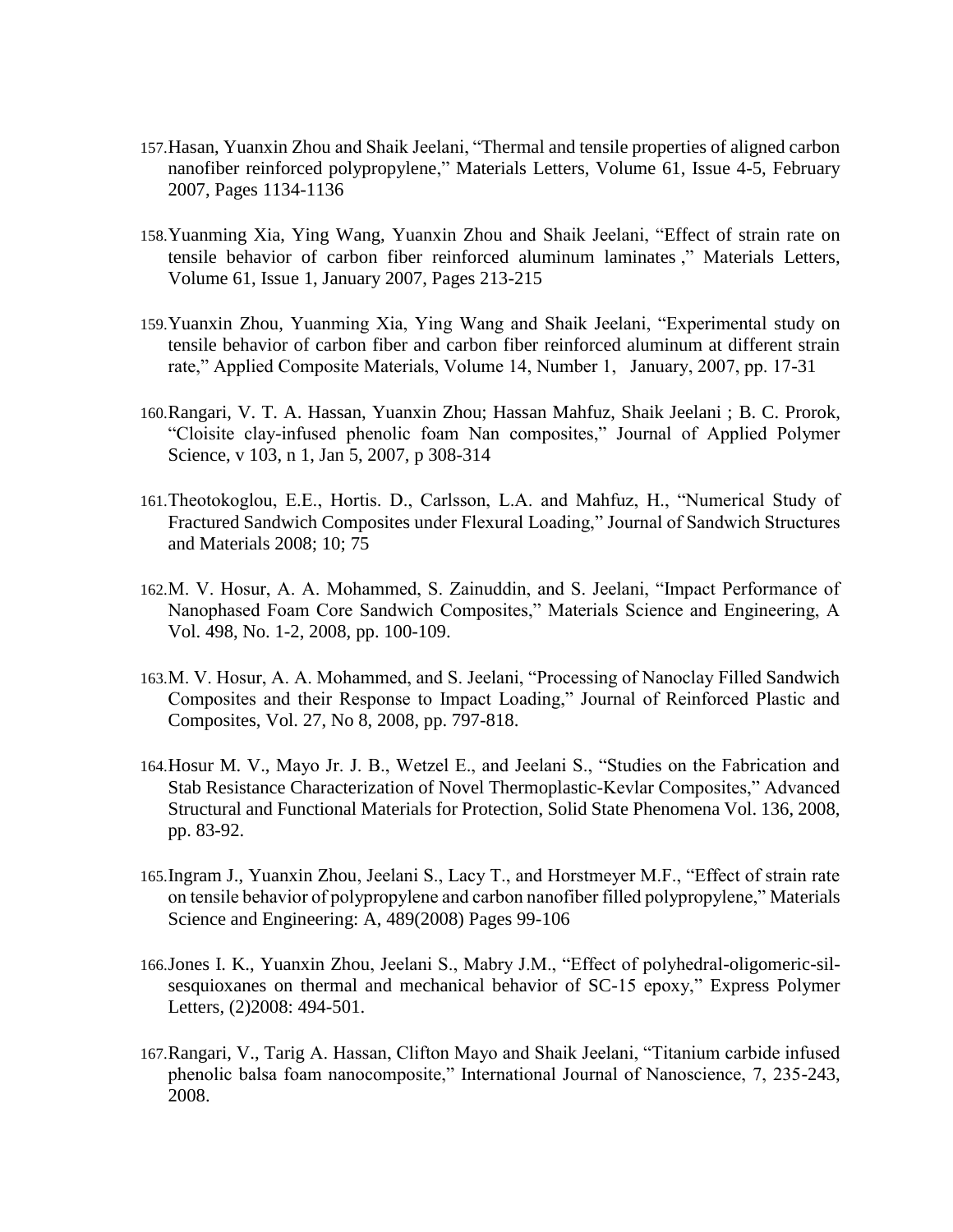- 168.Rangari, V., Mohammed Yousuf, Shaik Jeelani, Merlyn X. Pulikkathara and Valery N. Khabashesku, "Alignment of carbon nanotubes and reinforcing effects in Nylon-6 polymer composite fibers," Nanotechnology, 19, 245703-245712, 2008.
- 169.Hassan Mahfuz, Mohammad Hasan, Vinod Dhanak, Graham Beamson, Justin Stewart, Rangari, V., and Shaik Jeelani, "Enhancing the properties of nylon 6 filaments with functionalized silica nanoparticles," Nanotechnology, 19, 445702-445706, 2008.
- 170.M. V. Hosur, A. A. Mohammed, S. Zainuddin and S. Jeelani, "Processing of Nanoclay Filled Sandwich Composites and their Response to Low-Velocity Impact Loading," Composite Structures, Vol. 82, 2008, pp. 101-116.
- 171.Ayorinde, E., Gibson, R., Kulkarni, S., Deng, F., Mahfuz, H., Islam, S., Jeelani, S., "Reliable low-cost NDE of Composite Marine Sandwich Structures," Composites: Part B, 39 (2008) 226-241.
- 172.Rangari, V., Mohammad, I, Jeelani Yuanxin Zhou and Shaik Jeelani, "Fabrication and characterization of MWCNT/thermoplastic microsphere nanocomposite foams," International Journal of Nanoscience, 7, 161-169, 2008.
- 173.Yuanxin Zhou, Peixuan Wu, Zhongyang Cheng, Joranda Ingram and Shaik Jeelani, "Improvement in electrical, thermal and mechanical properties of epoxy by filling carbon," Express Polymer Letter, 2008, 2(1), 40-48.
- 174.Rangari, V., Shaik, M, Mahfuz, H. and Jeelani, S., "Fabrication and Characterization of High Strength Nylon-6/Si3N4 Polymer Nanocomposites Fibers," Materials Science & Engineering A, (2008) DOI:10.1016/j.msea.2008.09.014
- 175.B. Bey, Yuanxin Zhou, Shaik Jeelani, Ashok Kumar and L.D. Stephenson, "Nonlinear constitutive equation for temperature degraded unidirectional carbon fiber reinforced epoxy," Materials Letters, Volume 62, Issues 21-22, 15 August 2008, Pages 3659-3662
- 176.Yuanxin Zhou**,** Farhana Pervin, Shaik Jeelani and P.K. Mallick, "Improvement in mechanical properties of carbon fabric–epoxy composite using carbon nanofibers," Journal of Materials Processing Technology, Volume 198, Issues 1-3, 3 March 2008, Pages 445-453
- 177.Yuanxin Zhou**,** Farhana Pervin, Lance Lewis and Shaik Jeelani, "Fabrication and characterization of carbon/epoxy composites mixed with multi-walled carbon nanotubes," Materials Science and Engineering: A, Volume 475, Issues 1-2, 25 February 2008, Pages 157-165
- 178.Yuanxin Zhou, M.I. Jeelani, and Shaik Jeelani, "Fabrication and characterization of carbon/epoxy composites mixed with multi-walled carbon nanotubes,"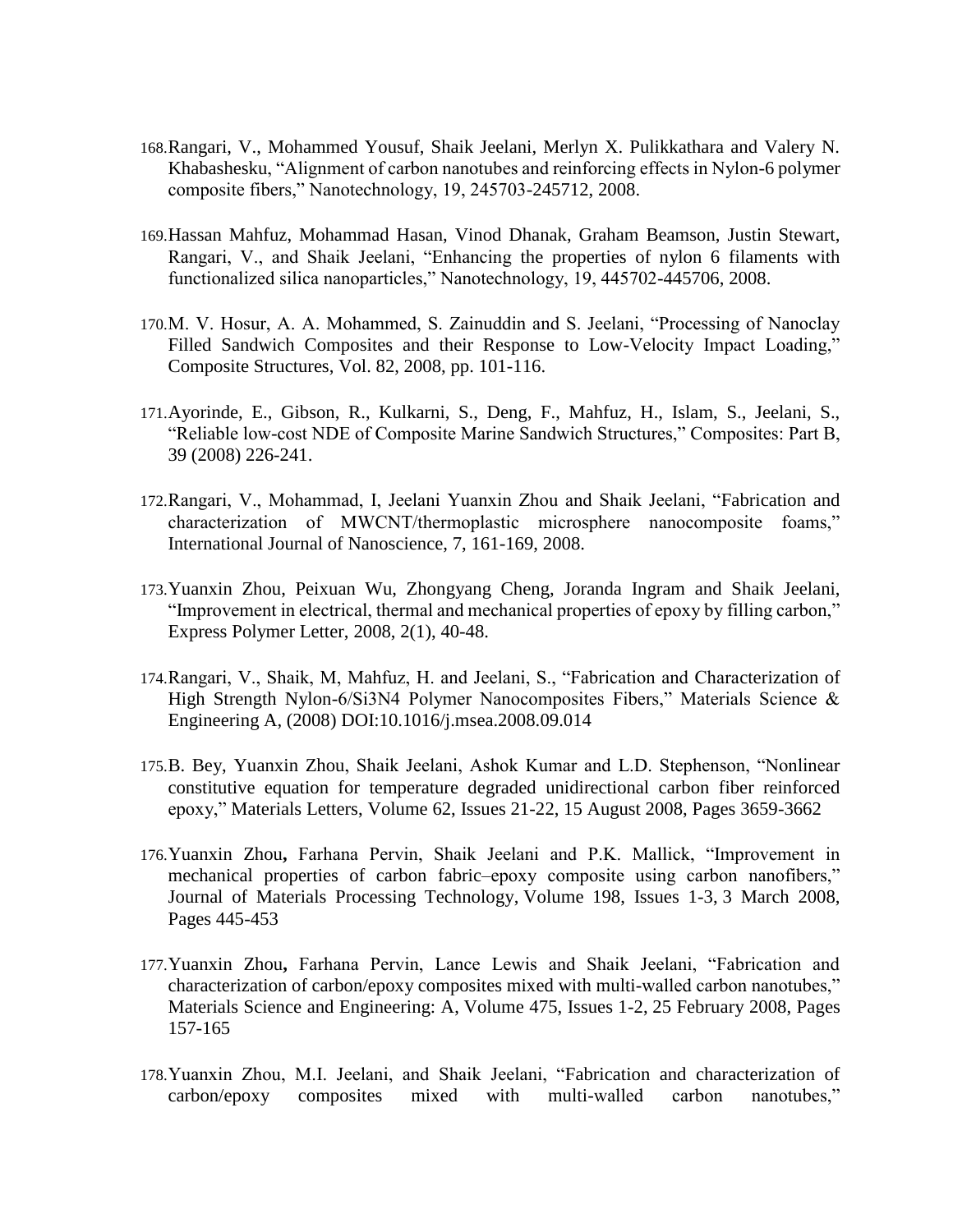Materials Science and Engineering: A, Volume 475, Issues 1-2, 25 February 2008, Pages 157-165

- 179.Seyhan Boyoglu, Komal Vig, Shreekumar Pillai, Rangari, V., Vida A. Dennis, Praseetha Subbarayan, Shree R. Singh, "Enhanced Delivery and Expression of Nanoencapsulated DNA Vaccine Vector," *Nanomedicine: Nanotechnology, Biology and Medicine*, Volume 5, Issue 4, December 2009, Pages 463-472
- 180.Jessie Mayo, Eric Wetzel, Mahesh Hosur, Shaik Jeelani, "Stab and Puncture Characterization of Thermoplastic-Impregnated Aramid Fabrics," International Journal of Impact Engineering, Volume 36, Issue 9, September 2009, Pages 1095-1105.
- 181.Y.-H. Phillip Lee, [Sateesh Sathigari,](http://informahealthcare.com/action/doSearch?action=runSearch&type=advanced&result=true&prevSearch=%2Bauthorsfield%3A%28Sathigari,%20Sateesh%29) [Y.-J. Jean Lin,](http://informahealthcare.com/action/doSearch?action=runSearch&type=advanced&result=true&prevSearch=%2Bauthorsfield%3A%28Jean%20Lin,%20Y.-J.%29) [William R. Ravis,](http://informahealthcare.com/action/doSearch?action=runSearch&type=advanced&result=true&prevSearch=%2Bauthorsfield%3A%28Ravis,%20William%20R.%29) [Gurkishan Chadha,](http://informahealthcare.com/action/doSearch?action=runSearch&type=advanced&result=true&prevSearch=%2Bauthorsfield%3A%28Chadha,%20Gurkishan%29) [Daniel L. Parsons,](http://informahealthcare.com/action/doSearch?action=runSearch&type=advanced&result=true&prevSearch=%2Bauthorsfield%3A%28Parsons,%20Daniel%20L.%29) Rangari,V., [Nydeia Wright,](http://informahealthcare.com/action/doSearch?action=runSearch&type=advanced&result=true&prevSearch=%2Bauthorsfield%3A%28Wright,%20Nydeia%29) [R. Jayachandra Babu,](http://informahealthcare.com/action/doSearch?action=runSearch&type=advanced&result=true&prevSearch=%2Bauthorsfield%3A%28Babu,%20R.%20Jayachandra%29) "Gefitinib– cyclodextrin inclusion complexes: physico-chemical characterization and dissolution studies," Drug Development and Industrial Pharmacy Sep 2009, Vol. 35, No. 9, Pages 1113-1120: 1113-1120.
- 182.Tamara Floyd-Smith, David Baah, Kala Bean, April Hollinger, Dwayne Vickers and Jeremy York, "Principles of Nanotechnology for Middle and High School Students," Journal of Materials Education, Volume 31, Issue 3-4, pages 167-174.
- 183.Rangari, V., Tarig A Hassan, Quentin Mayo and Shaik Jeelani, "Size reduction of WO3 nanoparticles by ultrasound irradiation and its applications in structural nanocomposites," Composite Science and Engineering, 69, 2009, 2293-2300
- 184.Hassan Mahfuz, Floria Clements, Rangari, V., Vinod Dhanak and Graham Beamson, "Enhanced Stab Resistance of Flexible Body Armor with Functionalized Silica Nanoparticles," Journal of Applied Physics, 105, 064307, 2009
- 185.Mahesh V. Hosur, Orion Gebremedin, Shaik Jeelani, "Processing and Performance Evaluation of Nanoclay Infused EPON 828," Polymer & Polymer Composites, 17 (3), 2009, pp. 151-160.
- 186.Hassan Mahfuz, Shaik Zainuddin, Martin R. Parker, Tariq Al-Saadi, Rangari, V., Shaik Jeelani, "Reinforcement of SC-15 epoxy with CNT/CNF under high magnetic field: an investigation of mechanical and thermal response," J Mater Sci, 44:1113–1120, 2009.
- 187.Rangari, V., Mohammed Y. Shaik and Shaik Jeelani, "Fabrication and characterization of high strength Nylon-6/Si<sub>3</sub>N<sub>4</sub> polymer nanocomposites fibers," Materials Science and Engineering A, 500, 92-97, 2009.
- 188.S. Zainuddin, M. V. Hosur, Y. Zhou, A. Kumar, and S. Jeelani, "Durability studies of montmorillonite clay filled epoxy composites under different environmental conditions," Materials Science and Engineering, 507, 2009, pp. 117–123.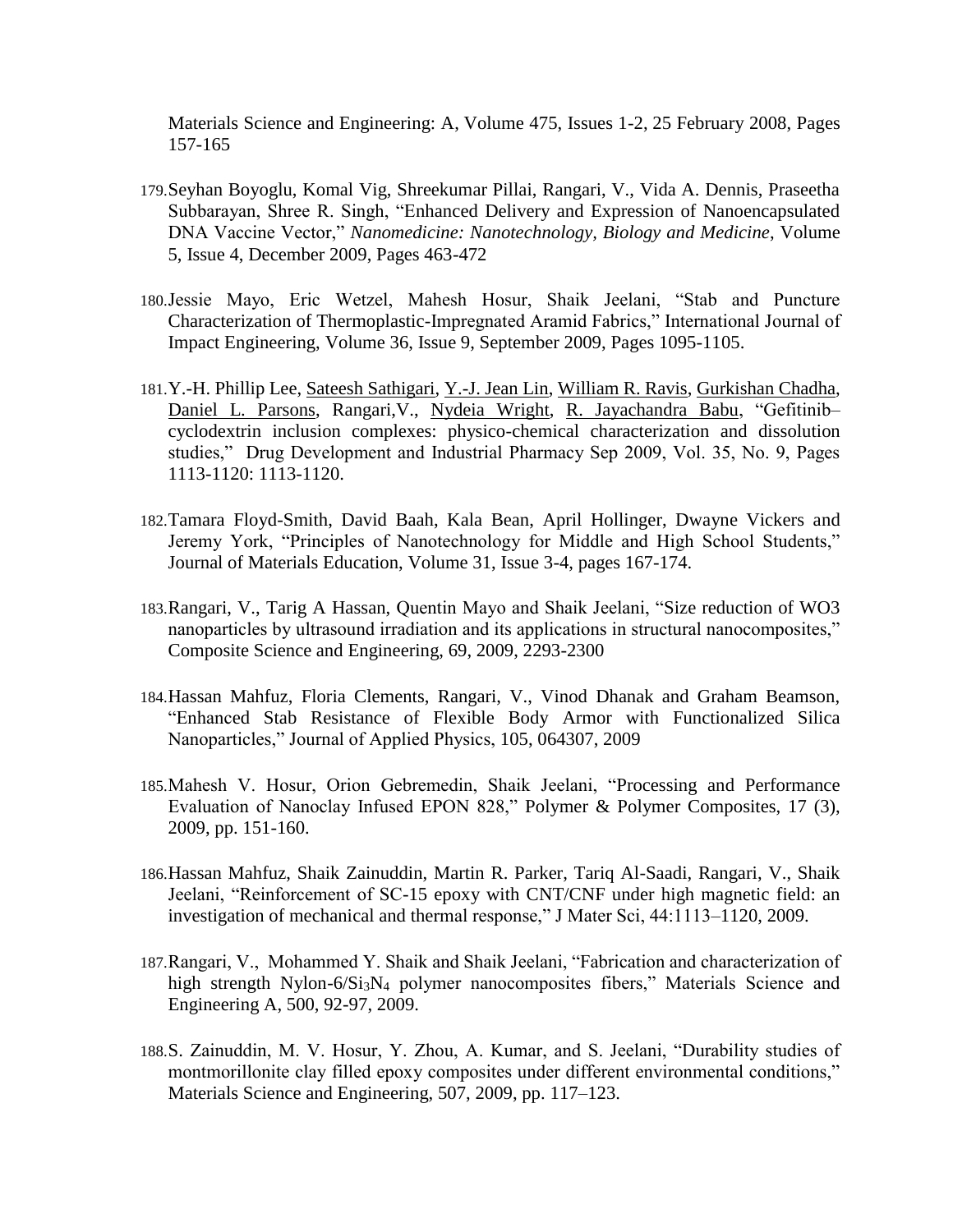- 189.Mahfuz, H., Clements, F., Rangari, V., Dhanak, V. and Beamson, G., "Enhanced Stab Resistance with Functionalized Silica Nanoparticles," Journal of Applied Physics 105, 064307 (2009).
- 190.Mahesh V. Hosur, Md. Mazedul Islam, Shaik Jeelani, "Processing and performance of nanophased braided carbon/epoxy composites," Materials Science and Engineering B doi:10.1016/j.mseb.2009.10.015, 2009
- 191.Md. A. Bhuiyan, M. V. Hosur, S. Jeelani, "Low –Velocity Impact Response of Sandwich Composites with Nanophased Foam Core and Biaxial (±45°) Braided Face Sheets," Composites Part B: Engineering, Volume 40, Issue 6, September 2009, Pages 561-571.
- 192.Dwayne Vickers, Tamara Floyd-Smith and Lynden Archer, "Synthesis and Characterization of Cubic Cobalt Oxide Nanocomposite Fluids," Colloids and Surfaces A, 10.1016/j.colsurfa.2009.06.025.
- 193.Mahfuz, H., Zainuddin, S., Parker, M.R., Al-Saadi, T., Rangari, V., and Jeelani, S., "Reinforcement of SC-15 Epoxy with CNT/CNF under High Magnetic Field – An Investigation of Mechanical and Thermal Response," Journal of Materials Science, Volume 44, Number 4, January 2009, Pages 1113-1120.
- 194.S Sathigari, GS Chadha, Y-H Lee, N Wright, DL Parsons, Rangari, V., O Fasina, RJ Babu, "Physicochemical characterization of efavirenz-cyclodextrin inclusion complexes," AAPS PharmSciTech (2009) 10: 81-7
- 195.Tamara Floyd-Smith, David Baah, James Bradley, Michelle Sidler, Rosine Hall, Terrell Daughtrey and Christine Curtis, "A Distance Education Course for Non-Scientists Coordinated Among Three Universities," Chemical Engineering Education, Winter 2010 v 44.1: Winter 2010.
- 196.S. Zainuddin, M. V. Hosur, A. Kumar, and S. Jeelani, "Durability Study of Neat/Nanophased GFRP Composites Subjected to Different Environmental Conditioning," Materials Science and Engineering A, 527, 2010, pp. 3091-3099.
- 197.Yuanxin Zhou, Evert White, Mahesh Hosur, Shaik Jeelani, "Effect of particle size and weight fraction on the flexural strength and failure mode of  $TiO<sub>2</sub>$  particles reinforced epoxy," Materials Letters, 64, 2010, pp. 806-809.
- 198.Mahesh V. Hosur, Tamanna Rahman, Shaik Jeelani, "Mechanical and Thermal Properties of Amine Functionalized Multi-walled Carbon Nanotubes Epoxy Based Nanocomposite," Composite Interfaces, Vol. 17, 2010, pp. 197-215.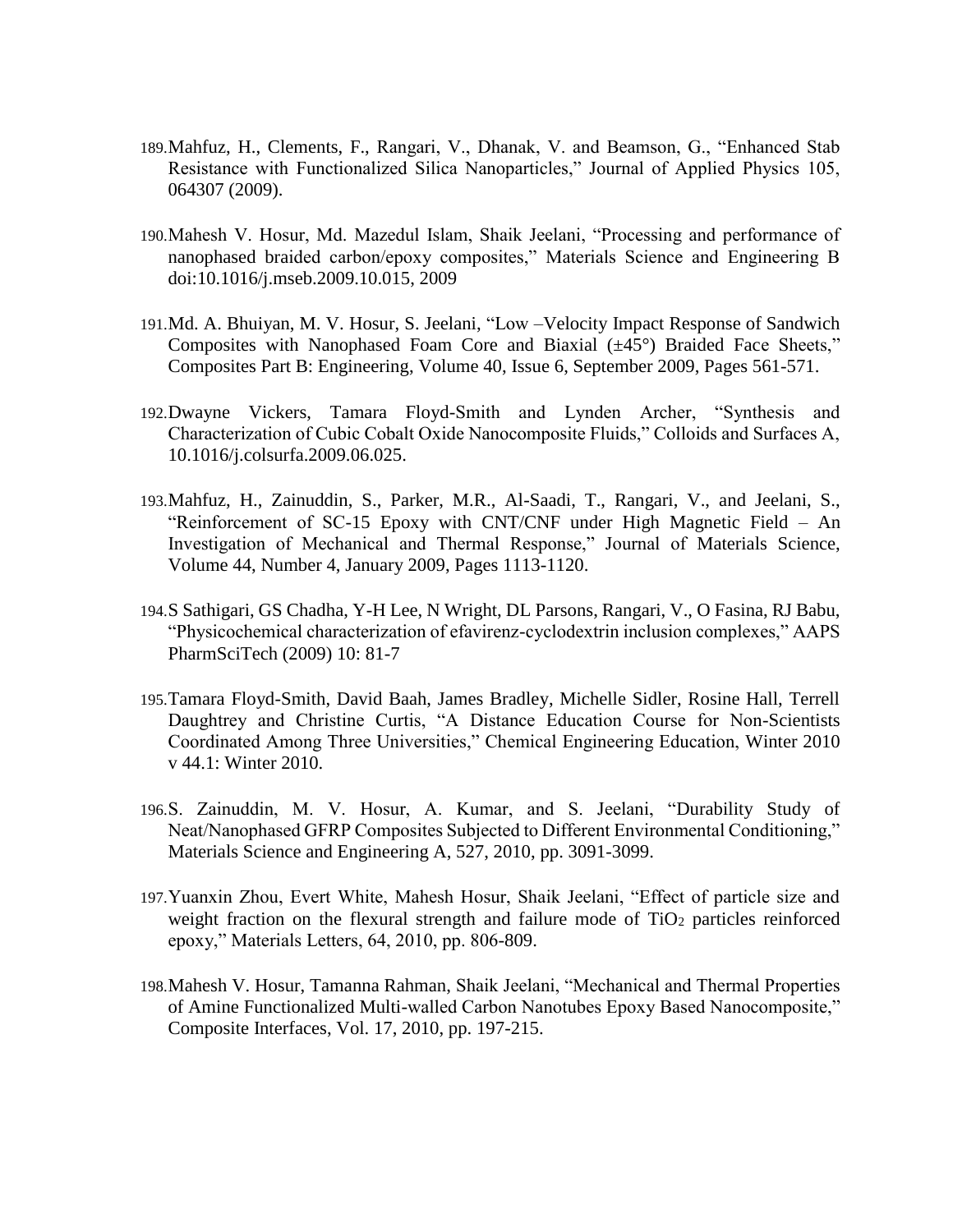- 199.H. Kumar, M. V. Hosur and A. N. Netravali, "Characterization of interface properties of clay nanoplatelets filled epoxy resin and carbon fiber by single fiber composite technique," Journal of Adhesive Science and Technology, 24 (1), 2010, pp. 217-236.
- 200.Mahesh V. Hosur, Md. Mazedul Islam, Shaik Jeelani, "Processing and performance of nanophased braided carbon/epoxy composites," Materials Science and Engineering B, 168, 2010, pp. 22-29.
- 201.Mohamed O. Abdalla, Ritu Aneja, Derrick Dean, Rangari, V., AlbertRussell, Jessie Jaynes, Clayton Yates and Timothy Turner, "Synthesis and characterization of noscapine loaded magnetic polymeric nanoparticles," Journal of Magnetism and Magnetic Materials 322,190-196,2010
- 202.Tarig A Hassan, Rangari, V., and Shaik Jeelani, "Synthesis, processing and characterization of shear thickening fluid (STF) pregnated fabric composites," Mat Sci &Eng-A, 527, 2892-2899, 2010
- 203. Wanda D. Jones, Rangari, V., and Shaik Jeelani, "Synthesis and characterization of  $(Fe<sub>3</sub>O<sub>4</sub>)$ /MWCNTs) / Epoxy Nanocomposites," J. Applied Polymer Science, 116, 2783-2792, 2010
- 204.Rangari, V., Mohammad, Ghouse; Jeelani, Shaik; Butenko, Yuri; Dhanak, Vinod. "Synthesis and characterization of diamond coated CNTs and their reinforcement in Nylon-6 single fiber," ACS Applied Materials & Interfaces **2010**, *2* (7), 1829–1834.
- 205.Rangari, V., Ghouse M. Mohammad, Shaik Jeelani, Angel Hundley, Komal Vig, Shree Ram Singh and Shreekumar Pillai, "Synthesis of Ag/CNTs hybrid nanoparticles and fabrication of their Nylon-6 polymer nanocomposite fibers for antimicrobial applications," Nanotechnology, 21, 095102, 2010
- 206.Tarig A. Hassan, Rangari, V., and Shaik Jeelani., "Sonochemical synthesis and rheological properties of shear thickening dispersions," J Ultrasonic and sonochemistry, Volume 17, Issue 5, June 2010, Pages 947-952
- 207.Rangri, V., Mohammad S. Bhuyan, Shaik Jeelani, "Microwave Processing and Charactering of EPON 862/CNTs Nanocomposites," Mat Sci & Eng –B, Volume 168, Issues 1-3, 15 April 2010, Pages 117-121
- 208.Yuanxin Zhou, Yang Wang, Yuanming Xia, and Shaik Jeelani, Tensile behavior of carbon fiber bundles at different strain rates, Materials Letters, Volume 64, Issue 3, 15 February 2010, Pages 246-248.
- 209.Komal Vig, Seyhan Boyoglu, Rangari, V., Michael Miller, Shreekumar Pillai, Shree R. Singh, "Respiratory Syncytial Virus Interactions with Nanoparticles Using Transmission Electron Microscopy." Biophysical Journal, Volume 98, Issue 3, Supplement 1, January 2010, Page 655a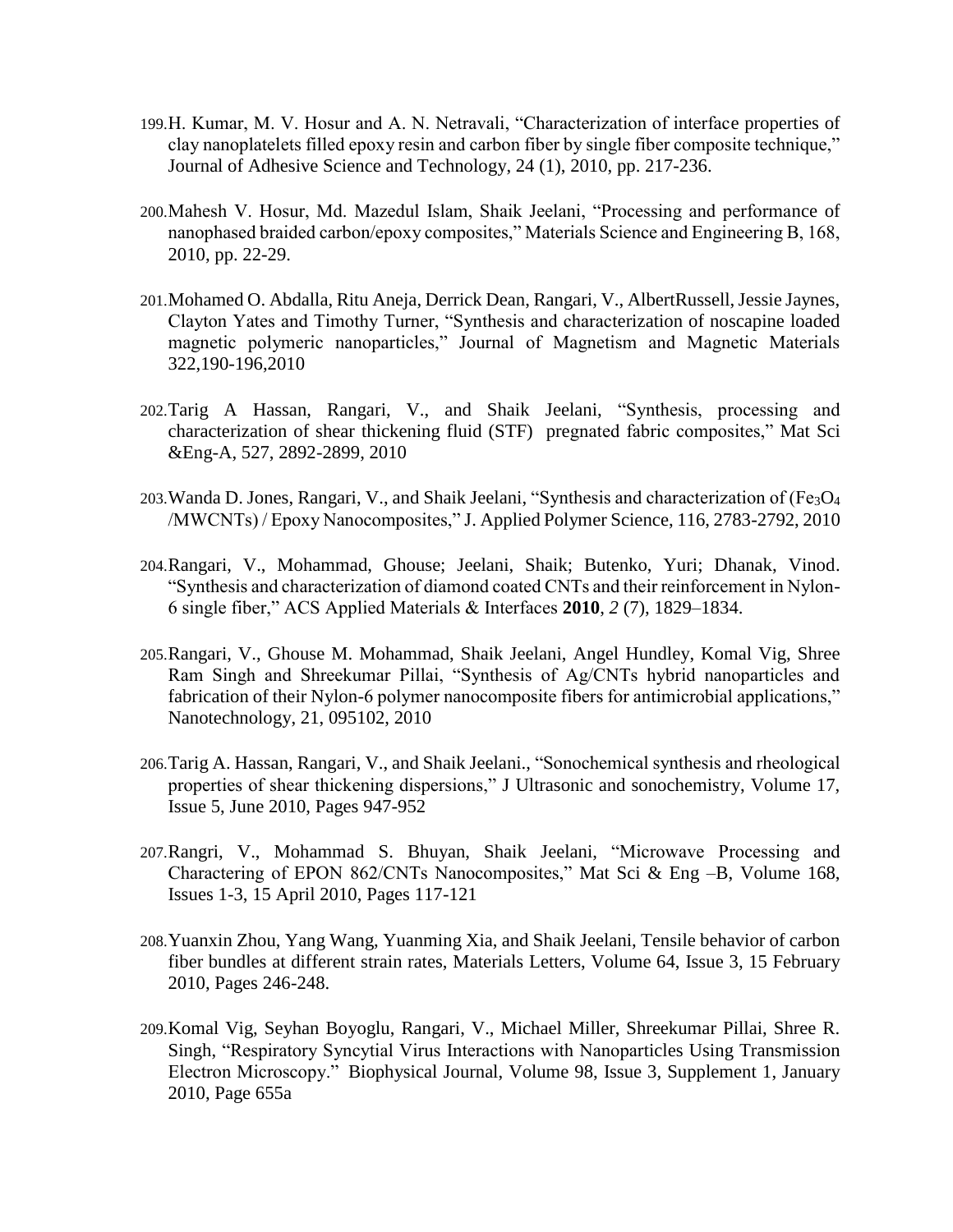- 210.Rangari, V., Mohammad Y.Shaik, Ghouse M. Mohammad, Shaik Jeelani, Reinforcement of Si3N4 nanoparticles in Polypropylene single fibers through melt extrusion process and their properties, Journal of Applied Polymer Science ( In press-2010)
- 211.Rangari, V., Mohammad S. Bhuyan, Shaik Jeelani, Comparative study of microwave and thermal curing of high temperature epoxy/CNTs polymer nanocomposites and their properties, , International Journal of Nanoscience (In press-2010)
- 212. Hosur, M. V., Alexander, J. Vaidya U. K. and **Jeelani, S**. "High Strain Rate Compression Response of Carbon/Epoxy Laminate Composites", **Journal of Composite Structures**, 52 (2001), 405-417.
- 213.Mahfuz, H., Mamun, W., Austin, L., Haque, A. and **Jeelani, S**. "New Formulations for Hopkinson Bar Technique to Extract a Response of the Constituent Material in Composite Specimens," **Journal of Materials: Design and Applications**, Vol. 215, pp. 15-27, 2001.
- 214.Hosur, M. V., Abraham, A., **Jeelani, S.** and Vaidya, U. K. "Studies on the Influence of Through-The-Thickness reinforcement on Low-Velocity and High Strain rate response of Woven S2-Glass/Vinyl Ester Composites", **Journal of Composite Materials**, Vol 35, No. 12, 2001, 1111-1133.
- 215.Gama, B., Gillespie, J., Mahfuz, H., Bogetti, T., Fink, B. and **Jeelani, S**. "High Strain Rate Behavior of Plain-Weave S-2 Glass/Vinyl ester Composites," **Journal of Composite Materials**, Vol. 35, No. 13 (2001), pp. 1201-1228.
- 216.Mahfuz, H., Mamun, W. and **Jeelani, S.** "High Strain Rate Response of Sandwich Composites; Effect of Core Density and Core-Skin Debond," **Journal of Advanced Materials**, Vol. 34, No. 1, January 2002, pp. 22-26.
- 217.Kanny, K., Mahfuz, H., Thomas, T. and **Jeelani, S.** "Dynamic Mechanical Analysis and Flexural Fatigue of PVC Foams", **Composite Structures**, 58 (2002), pp. 175-183.
- 218.Thomas, T., Mahfuz, H., Kanny, K. and **Jeelani, S.** "Dynamic Compression of Cellular Cores: Temperature and Strain Rate Effects", **Composite Structures,** 58 (2002), pp. 505- 512.
- 219.Mahfuz, H., Gama, B., Das, P., **Jeelani, S**., Gillispie, J. and Fink, B. "Response of S2- Glass/Vinyl Ester Composites under High Strain Rate Loading - An Experimental and Finite Element Study," **Journal of Advanced Materials**, Vol. 35, No. 4(2003), pp.36-43.
- 220.Kulkarni N., Mahfuz, H., **Jeelani, S**. and Carlsson, L."Fatigue Crack Growth and Life Prediction in Foam Core Sandwich Composites under Flexural Loading", **Composite Structures**, 59 (2003), pp. 499-505.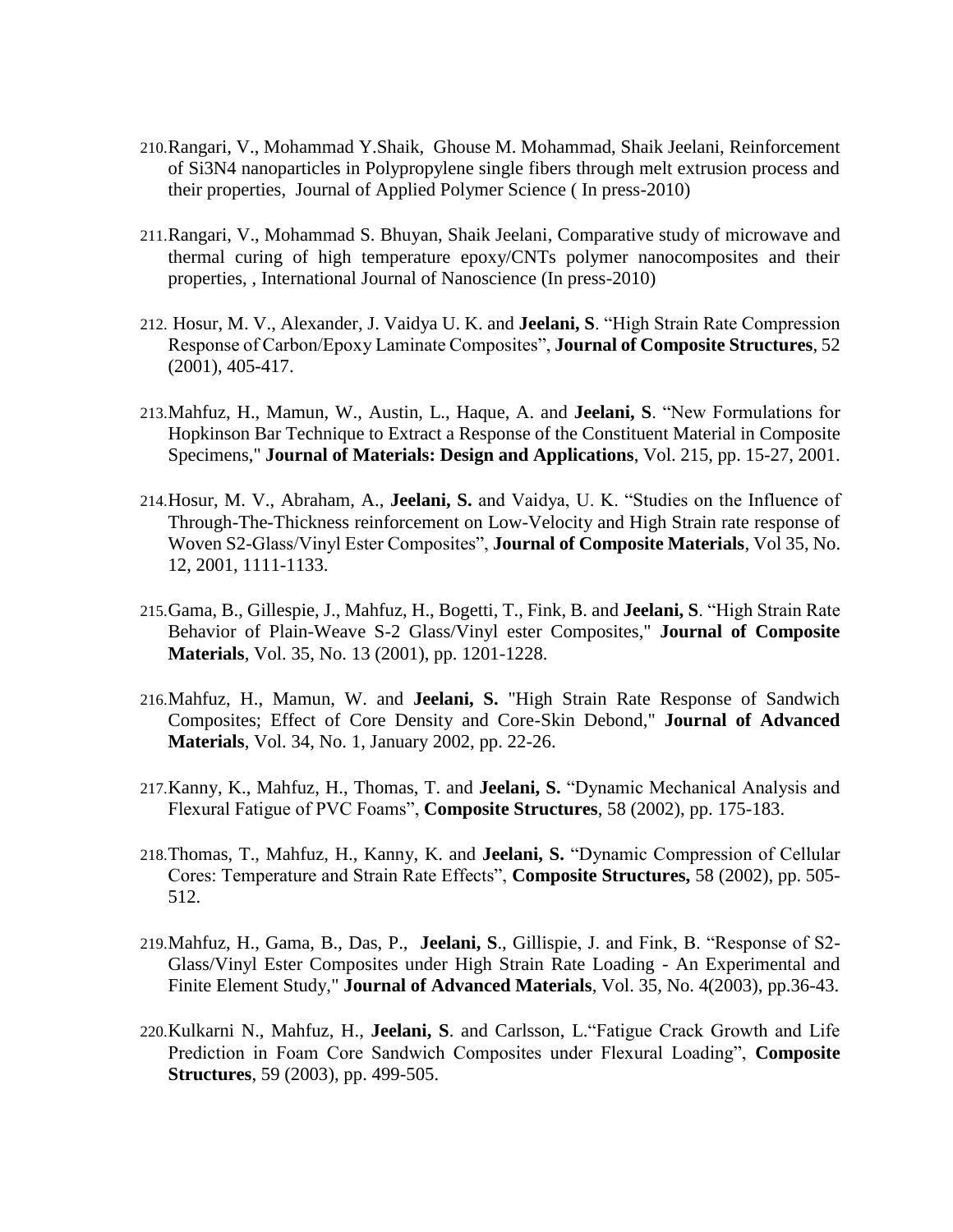- 221.Hosur, M. V., Alexander, J., Vaidya, U. K., Mayer, A. and **Jeelani, S**. "High Strain Rate Compression Response of Affordable Woven Carbon/Epoxy Composites" **Journal of Reinforced Plastics and Composites**, Vol. 22, NO. 3, 2003, PP. 271-296.
- 222.Hosur, M. V., Islam, W., **Jeelani, S.,** Vaidya, U. K., and Dutta, P. "Effect of Temperature and Moisture on the High Strain Rate Response of Graphite/Epoxy Composites", **Journal of Engineering Materials and Technology,** October 2003, Vol. 125, PP.1-8.
- 223.Hosur, M. V., Myers, D., Vaidya, U. K. and **Jeelani, S.** "Studies on the Repair of Ballistic Impact Damage in S2-Glass/Epoxy Laminates", **Composite Structures**, 61, No. 4 (2003), PP. 281-290.
- 224.Hosur, M. V., Alexander, J., Vaidya, U. K., Mayer, A. and **Jeelani, S.** "Studies on Impact Damage Resistance of Affordable Stitched Woven Carbon/Epoxy Composite Laminates"' **Journal of Reinforced Plastics and Composites**, Vol. 22, No. 10(2003), PP.927-952.
- 225.Hosur, M. V**.,** Adya, M, Vaidya, U. K., Mayer, A. and **Jeelani, S.** "Effect of Stitching and Weave Architecture on the High Strain Rate Compression Response of Affordable Woven Carbon/Epoxy Laminates", **Composite Structures,** 59 (2003), pp. 507-523.
- 226.Hosur, M. V., Karim, M. R. and **Jeelani, S.** "Experimental Investigation on the Response of Stiched/Unstiched Woven S2-Glass/SC-15 Epoxy Composites Under Single and Repeated Loe Velocity Impact Loading" **Composite Structures,** 61, No. 1-2 (2003), PP.89-102.
- 227.Hosur, M. V., Alexander, J., Vaidya, U. K., Mayer, A. and **Jeelani, S.** "Off- Axis High Strain Rate Characterization of Plain Weave Carbon/Epoxy Composites", **Polymers and Polymer Composites**, Vol. 11, No. 7 (2003), PP. 527-540.
- 228.Chakravarty, U., Mahfuz, H**.,** Saha, M. and **Jeelani, S**.," Strain Rate Effects on Sandwich Core Materials: An Experimental and Analytical Investigation," *Acta Materialia*, 51 (2003) 1469-1479.
- 229.Hosur, M. V., Adya, M., Vaidya, U. K., Dutta, P. and **Jeelani, S.** "Experimental Studies on the High Strain Rate Compression Response of Woven Graphite/Epoxy Composites at Room and Elevated Temperatures", **Journal of Reinforced Plastics and Composites**, Vol. 23, No. 5 (2004), PP. 491-514.
- 230.Hosur, M. V., Alexander, J., Vaidya, U.K., Mayer, A. and **Jeelani, S**. "Studies on the Off-Axis High Strain Rate Compression Loading of Satin Weave Carbon/Epoxy Composites", **Composite Structures**, Vol. 63 (2004), PP.75-85.
- 231.Hosur, M. V., Karim, R. M., and **Jeelani, S**, "On the Response of Stitched S2-Glass/Epoxy Composites to High Strain Rate Compression Loading", **Polymer and Polymer Composites,** Vol. 12, No. 3 (2004), PP.183-196.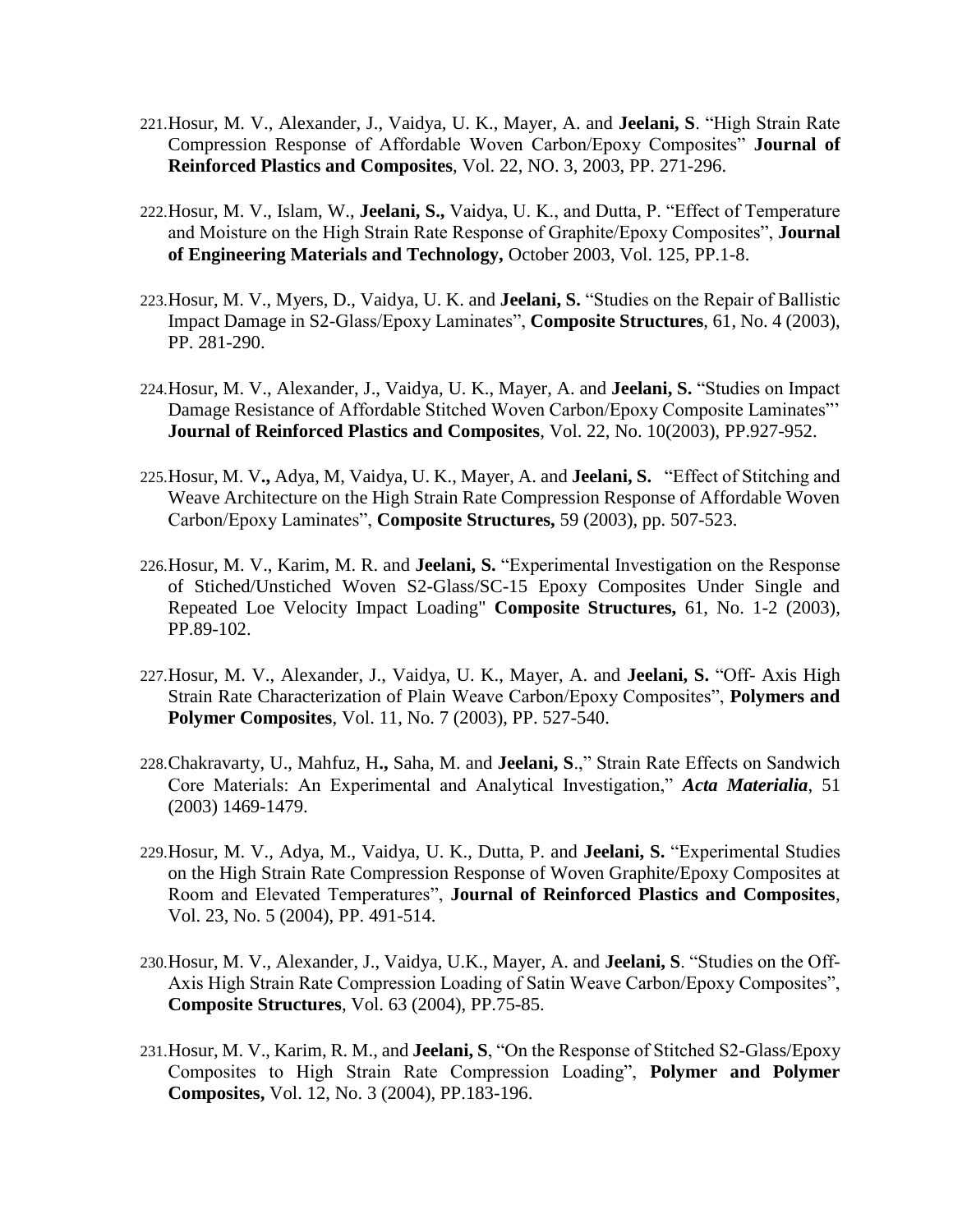- 232.Hosur, M. V., Vaidya, U. K., Ulven, C. and **Jeelani, S.** "Performance of Stitched/Unstitched Woven Carbon/Epoxy Composites Under High Velocity Impact Loading", **Composite Structures**, Vol. 64, No. 3-4, (2004), PP. 455-466.
- 233.Hosur, M. V., Islam, W., Vaidya, U. K., Dutta, P. and **Jeelani, S.** "Experimental Studies on the Dynamic Punch Shear Characterization of Satin Weave Graphite/Epoxy Composites", **Materials Science Engineering A.,** 368, (2004), PP. 269-279.
- 234.Hosur, M. V., Abdullah, M. and **Jeelani, S**. "Manufacturing and Low Velocity Impact Characterization of Hollow-Core Sandwich Composites with Hybrid Face sheets", **Composite Structures,** Vol. 65, No.1 (2004), PP. 103-115.
- 235.Hosur, M. V., Karim, R. and **Jeelani, S**. "Studies on Stitched Woven S2-Glass/Epoxy Laminates under Low Velocity and Ballistic Impact Loading", **Journal of Reinforced Plastics and Composites**, Vol. 23, No. 12 (2004), PP. 1313-1324.
- 236.Hosur, M. V., Abdullah, M. and **Jeelani, S**. "Studies on Low-Velocity Impact Response of Woven Hybrid Composites:, **Composite Structures**, Vol. 67, No. 3 (2004), PP. 253-262.
- 237.Hosur, M. V., Abdullah, M. and **Jeelani, S.** "Manufacturing and Low Velocity Impact Characterization of Foam-Filled 3-D Integrated Core Sandwich Composites with Hybrid Face Sheets", **Composite Structures,** Vol. 69, No. 2 (2004), PP. 167-181.
- 238.Kanny, K., Mahfuz, H., Thomas, T. and **Jeelani, S**., "Fatigue of Cross-linked and Linear PVC Foams under Shear Loading," *Journal of Reinforced Plastics and Composites*, Vol. 23, No. 6, pp. 601-612, 2004.
- 239.Thomas, T., Mahfuz, H**.,** Kanny, K. and **Jeelani, S**.," High Strain Rate Response of Crosslinked & Linear PVC Foams," *Journal of Reinforced Plastics and Composites*, Vol. 23, No. 7, pp. 739-749, 2004.
- 240.Kulkarni, N., Mahfuz, H. and **Jeelani, S**.," Fatigue Failure Mechanism and Crack Growth in Foam Core Sandwich Composites under Flexural Loading," *Journal of Reinforced Plastics and Composites*, Volume 23, No. 1, pp. 83-94, 2004.
- 241.Thomas, T., Mahfuz, H., Kanny, K., and **Jeelani, S**.," Dynamic Compression of Sandwich Composites at sub-ambient Temperatures," *Journal of Composite Materials*, Vol. 38, No. 8, pp. 641-654, 2004.
- 242.Kanny, K.,, Mahfuz, H., Thomas, T., and **Jeelani, S,** "Static and Dynamic Characterization of Polymer Foams under Shear Loads, *Journal of Composite Materials*, Vol. 38, No. 8, pp. 629-640, 2004.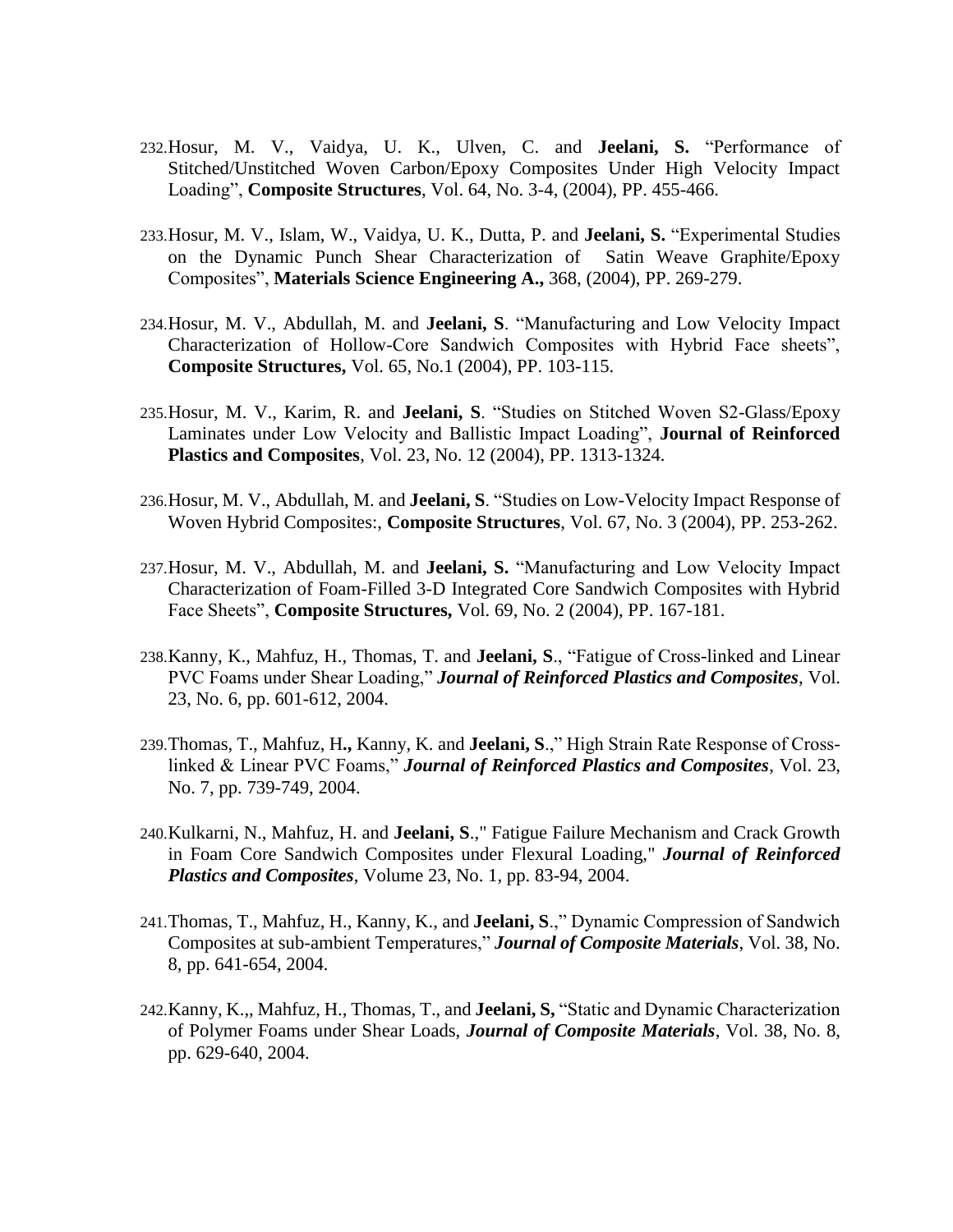- 243.Mahfuz, H., Rangari, V., Islam, M., and **Jeelani, S**.,"Fabrication, Synthesis and Mechanical Characterization of Nanoparticles Infused Polyurethane Foams," *Composites Part A: Applied Science and Manufacturing,* Vol. 35, No. 4, pp. 453-460, 2004.
- 244.Mahfuz, H., Islam, M., Rangari, V., Saha, M. and **Jeelani, S.,** "Response of Sandwich Composites with Nanophased Cores under Flexural Loading," *Composites Part B:* 35 (2004) 543-550.
- 245.Mahfuz, H., Adnan, A., Rangari, V., and **Jeelani, S,"** Carbon Nanoparticles/Whiskers Reinforced Composites and their Tensile Response," *Composites Part A: Applied Science and Manufacturing,* Vol. 35 (2004) 519-527.
- 246. Mahfuz, H**.,** Majumdar, P., Saha, M. and **Jeelani, S.**, "Integral Manufacturing of Composite Skin-Stringer Assembly and their Stability Analyses," *Applied Composite Materials*, 11 (3): 155-171, 2004.
- 247.Chisholm, N., Mahfuz, H., Rangari, V., Ashfaq, A. and **Jeelani, S.,** "Fabrication and Mechanical Characterization of Carbon/Epoxy Nanocomposites," *Composite Structures* 67 (2005) 115-124.
- 248.Saha, M., Joarder, C., Mahfuz, H., **Jeelani, S**., Srinivasgupta, D., Joseph, B., Thomas, M., and Christensen, S.,"Manufacturing and Tensile Characteristics of Integral Sandwich Tee Joints," *Journal of Advanced Materials*, in press.
- 249.Mahfuz, H., Adnan, A., Rangari, V., and **Jeelani, S,"** Manufacturing and Characterization of Carbon Nanotube/Polyethylene Composites," *International Journal of Nanoscience (IJN*), accepted for publication.
- 250.Zhou, Y., Mahfuz, H., and **Jeelani, S.**," Numerical Simulation for High Strain Rate Failure Process of Unidirectional SiC<sub>f</sub>/Al Composites," **International Journal of Damage** *Mechanics*, accepted for publication.
- 251.Mahfuz, H., Islam, S., Saha, M., Carlsson, L., and **Jeelani, S**., "Buckling of Sandwich Composites; Effects of Core-Skin Debonding and Core Density," *Applied Composite Materials*, accepted for publication.
- 252.Rodgers, R., Mahfuz, H**.,** Rangari, V., Chisholm, N., and **Jeelani, S**., "Infusion of Nanoparticle into SC-15 Epoxy; an Investigation of Thermal and Mechanical Response," *Macromolecular Materials & Engineering*, accepted for publication.
- 253.Hosur, M. V., Islam, W., Vaidya, U. K., Dutta, P. and **Jeelani, S.** "Dynamic Punch Shear Characterization of Plain Weave Graphite/Epoxy Composites at Room and Elevated Temperatures", **Composite Structures**, accepted for Publication.